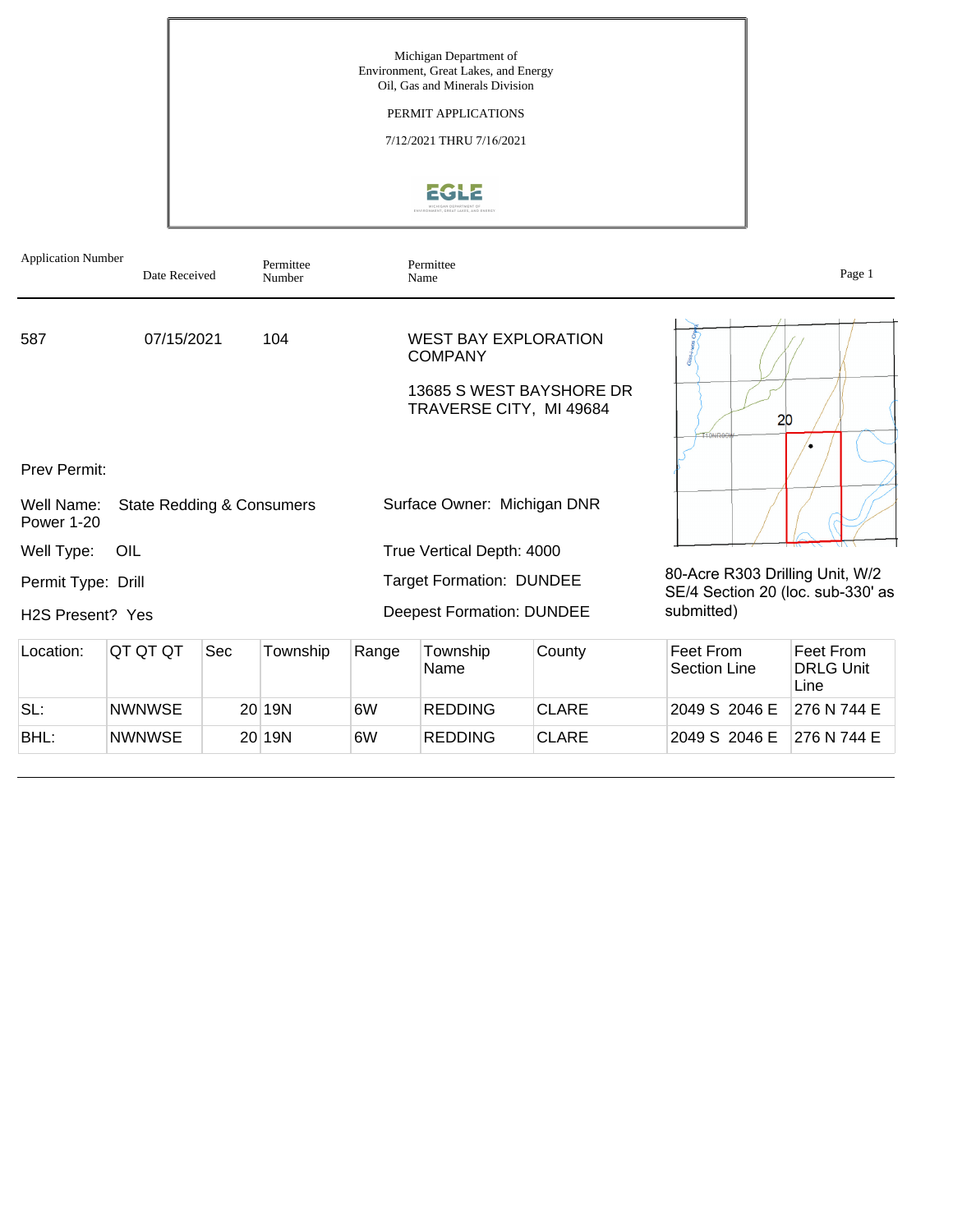

| <b>Application Number</b>                           | Date Received |            | Permittee<br>Number |              | Permittee<br>Name                                                                               |                                  |                                  | Page 2                                |
|-----------------------------------------------------|---------------|------------|---------------------|--------------|-------------------------------------------------------------------------------------------------|----------------------------------|----------------------------------|---------------------------------------|
| 596                                                 | 07/13/2021    |            | 6498                |              | <b>WOLVERINE GAS AND OIL</b><br>ONE RIVERFRONT PLAZA<br>55 CAMPAU, NW<br>GRAND RAPIDS, MI 49503 | <b>COMPANY OF MICHIGAN LLC</b>   | 38th                             | $\circ$<br>$\sigma$                   |
| Prev Permit:                                        |               |            |                     |              |                                                                                                 |                                  |                                  |                                       |
| Well Name:                                          | Myers 8-1HD1  |            |                     | <b>Myers</b> |                                                                                                 | Surface Owner: Walter R & Dawn M |                                  |                                       |
| Well Type:                                          | OIL           |            |                     |              | True Vertical Depth: 3492                                                                       |                                  |                                  | P                                     |
| Permit Type: Drill<br>H <sub>2</sub> S Present? Yes |               |            |                     |              | <b>Target Formation: TRENTON</b><br><b>Deepest Formation: TRENTON</b>                           |                                  | SW/4, NW/4 SW/4 Section 8        | 120-Acre R303 Drilling Unit, S/2      |
| Location:                                           | QT QT QT      | <b>Sec</b> | Township            | Range        | Township<br>Name                                                                                | County                           | Feet From<br><b>Section Line</b> | Feet From<br><b>DRLG Unit</b><br>Line |
| SL:                                                 | <b>SWSWSE</b> |            | 8 3 S               | 9W           | <b>CLIMAX</b>                                                                                   | <b>KALAMAZOO</b>                 | 158 S 2475 E                     |                                       |

BHL: SWNWSW 8 3S 9W CLIMAX KALAMAZOO 1845 S 358 E 815 N 358 W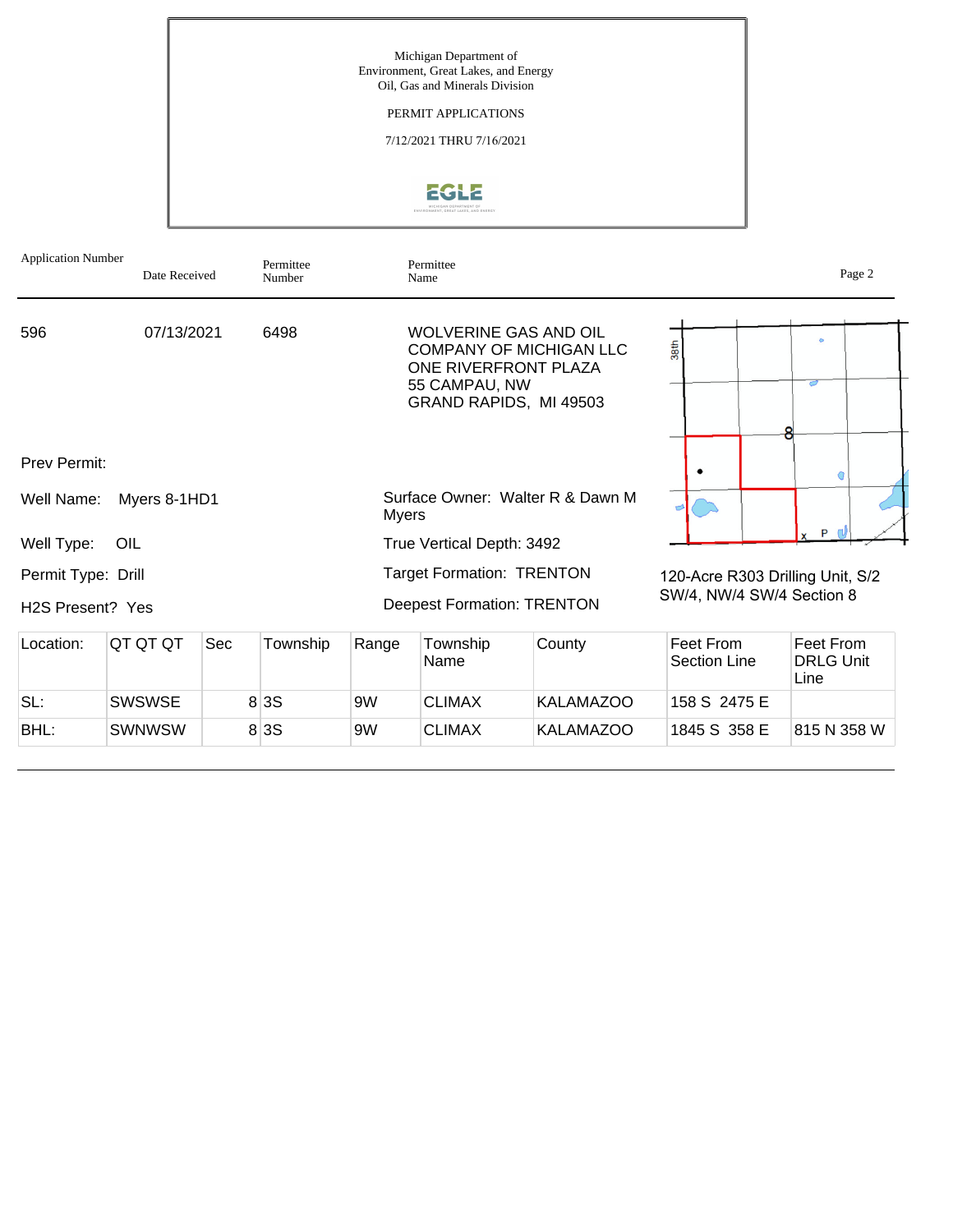|                              |                                 |                     |          | Michigan Department of<br>Oil. Gas and Minerals Division | Environment, Great Lakes, and Energy                                                                                              |                  |                       |                                  |                                  |                                       |
|------------------------------|---------------------------------|---------------------|----------|----------------------------------------------------------|-----------------------------------------------------------------------------------------------------------------------------------|------------------|-----------------------|----------------------------------|----------------------------------|---------------------------------------|
|                              |                                 |                     |          | PERMIT LIST                                              |                                                                                                                                   |                  |                       |                                  |                                  |                                       |
|                              |                                 |                     |          | 7/12/2021 THRU 7/16/2021                                 |                                                                                                                                   |                  |                       |                                  |                                  |                                       |
|                              |                                 |                     |          | MICHIGAN DEPARTMENT OF                                   |                                                                                                                                   |                  |                       |                                  |                                  |                                       |
| Permit Number                | <b>Issue Date</b>               | Permittee<br>Number |          | Permittee<br>Name                                        |                                                                                                                                   |                  |                       |                                  | Page 1                           |                                       |
| 61545                        | 7/15/2021                       | 6498                |          |                                                          | <b>WOLVERINE GAS AND OIL</b><br><b>COMPANY OF MICHIGAN LLC</b><br>ONE RIVERFRONT PLAZA<br>55 CAMPAU, NW<br>GRAND RAPIDS, MI 49503 |                  | 36th<br>TO 3 SEOP W   |                                  |                                  | 38 <sup>tl</sup>                      |
|                              | API Well No: 21-077-62030-00-00 |                     |          |                                                          |                                                                                                                                   |                  | P <sub>Q</sub>        |                                  | 18                               |                                       |
| Prev Permit:                 |                                 |                     |          |                                                          |                                                                                                                                   |                  |                       |                                  |                                  |                                       |
| Well Name:                   | <b>OROSZ 18-1 HD1</b>           |                     |          |                                                          | Surface Owner: Mari Lynn Orosz &<br>Peggy Jo Orosz-Boslar                                                                         |                  | $\tilde{\mathscr{S}}$ |                                  |                                  |                                       |
| Well Type:                   | Oil Well                        |                     |          |                                                          | True Vertical Depth: 3426FT                                                                                                       |                  |                       |                                  |                                  |                                       |
| Permit Type: Drill           |                                 |                     |          |                                                          | <b>Target Formation: TRENTON</b>                                                                                                  |                  |                       |                                  | 160-Acre R303 Drilling Unit, E/2 |                                       |
| H <sub>2</sub> S Present? No |                                 |                     |          |                                                          | <b>Deepest Formation: TRENTON</b>                                                                                                 |                  |                       |                                  | NW/4, W/2 NE/4 Section 18        |                                       |
| Location:                    | QT QT QT                        | Sec                 | Township | Range                                                    | Township<br>Name                                                                                                                  | County           |                       | Feet From<br><b>Section Line</b> |                                  | Feet From<br><b>DRLG Unit</b><br>Line |
| SL:                          | <b>NWNENE</b>                   |                     | 18 3S    | 9W                                                       | <b>CLIMAX</b>                                                                                                                     | <b>KALAMAZOO</b> |                       | 441 N 1321 E                     |                                  |                                       |
| BHL:                         | <b>SWSENW</b>                   |                     | 18 3S    | 9W                                                       | <b>CLIMAX</b>                                                                                                                     | <b>KALAMAZOO</b> |                       |                                  | 2296 N 1588 W                    | 340 S 340 W                           |
| 61546                        | 7/16/2021                       | 104                 |          | <b>COMPANY</b>                                           | <b>WEST BAY EXPLORATION</b><br>13685 S WEST BAYSHORE DR<br>TRAVERSE CITY, MI 49684                                                |                  |                       |                                  | 4                                |                                       |
|                              | API Well No: 21-073-62008-00-00 |                     |          |                                                          |                                                                                                                                   |                  | $\pmb{\times}$        |                                  | He mick                          | $\circ$                               |
| Prev Permit:                 |                                 |                     |          |                                                          |                                                                                                                                   |                  |                       | $\circ$<br>$\bullet$             |                                  | <b>T16N</b>                           |
| Well Name:                   | <b>ESCH 1-9</b>                 |                     |          |                                                          | Surface Owner: Paul & Jolynn Esch                                                                                                 |                  |                       |                                  | 9                                |                                       |
| Well Type:                   | Oil Well                        |                     |          |                                                          | True Vertical Depth: 4125FT                                                                                                       |                  |                       |                                  |                                  |                                       |
| Permit Type: Drill           |                                 |                     |          |                                                          | <b>Target Formation: DUNDEE</b>                                                                                                   |                  |                       |                                  | 80-Acre R303 Drilling Unit, SW/4 |                                       |
| H2S Present? Yes             |                                 |                     |          |                                                          | <b>Deepest Formation: DUNDEE</b>                                                                                                  |                  |                       |                                  | SW/4 Sec 4, NW/4 NW/4 Sec 9      |                                       |
| Location:                    | QT QT QT                        | Sec                 | Township | Range                                                    | Township<br>Name                                                                                                                  | County           |                       | Feet From<br><b>Section Line</b> |                                  | Feet From<br><b>DRLG Unit</b><br>Line |
| SL:                          | <b>NESWSW</b>                   |                     | 4 16N    | 4W                                                       | <b>VERNON</b>                                                                                                                     | <b>ISABELLA</b>  |                       | 843 S 811 W                      |                                  |                                       |
| BHL:                         | <b>SENWNW</b>                   |                     | 9 16N    | 4W                                                       | <b>VERNON</b>                                                                                                                     | <b>ISABELLA</b>  |                       | 735 N 900 W                      |                                  | 586 S 416 E                           |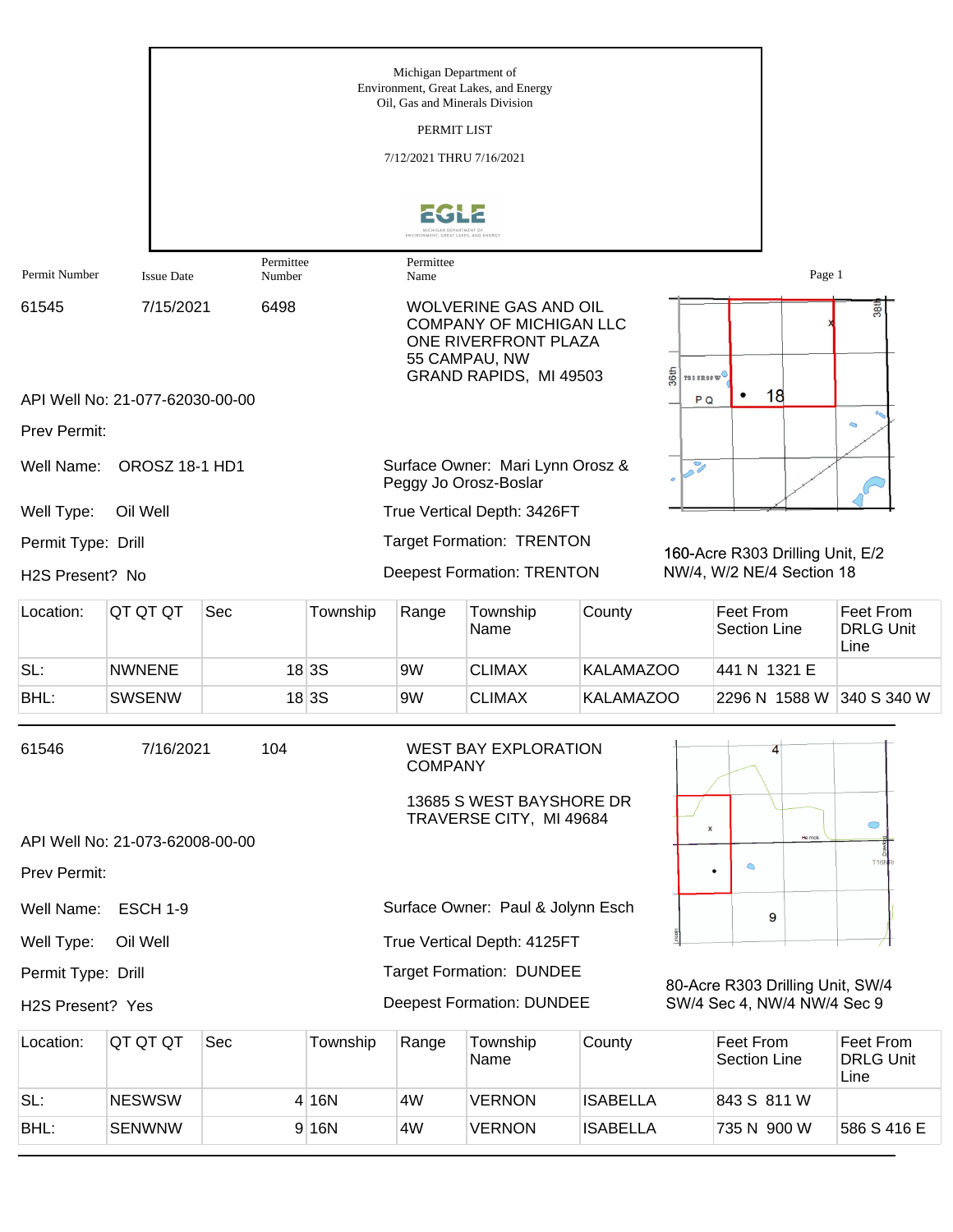Michigan Department of Environment, Great Lakes, and Energy Oil, Gas and Minerals Division Updated Permits 7/12/2021 THRU 7/16/2021**EGLE** 

Permit Number Permittee Number Permittee Name Page 1

## **PLUGGING INSTRUCTIONS ISSUED:**

13895 6371 BREITBURN OPERATING LIMITED PARTNERSHIP 1111 BAGBY STREET, SUITE 1600

HOUSTON, TX 77002

API Well Number: 21-079-13895-00-00

Well Name: GARDEN, GEORGE 2

Plug Inst. Issue Date: 7/7/2021

| Location | <b>IOT OT OT</b> | <b>Sec Township</b> | Range | Township Name   | County           | I Feet From Section<br>Line | <b>Feet From DRLG</b><br>l Unit |
|----------|------------------|---------------------|-------|-----------------|------------------|-----------------------------|---------------------------------|
| ISL:     | <b>W2SESE</b>    | 12 <sub>125N</sub>  | ا 5W  | <b>GARFIELD</b> | <b>IKALKASKA</b> | 660 S 990 E                 | 1660 S 330 W                    |
| BHL:     | W2SESE           | 12125N              | 5W    | <b>GARFIELD</b> | <b>KALKASKA</b>  |                             |                                 |

Comment: App to P&A expires on 7/7/22

14134 6371

BREITBURN OPERATING LIMITED PARTNERSHIP 1111 BAGBY STREET, SUITE 1600

HOUSTON, TX 77002

API Well Number: 21-079-14134-00-00

Well Name: STATE GARFIELD A-2

Plug Inst. Issue Date: 7/7/2021

| Location | <b>OT OT OT</b> | <b>Sec</b> Township | Range | <b>Township Name</b> | Countv          | Feet From Section<br>Line | <b>IFeet From DRLG</b><br>Unit |
|----------|-----------------|---------------------|-------|----------------------|-----------------|---------------------------|--------------------------------|
| SL:      | <b>IW2NWNE</b>  | 3 25N               | 5W    | <b>GARFIELD</b>      | <b>KALKASKA</b> | 660 N 330 W               | 1660 N 2310 E                  |
| $IBHL$ : | <b>IW2NWNE</b>  | $3$ 25N             | 5W    | GARFIELD_            | <b>KALKASKA</b> |                           |                                |

Comment: App to P&A expires on 7/7/22

in die die die die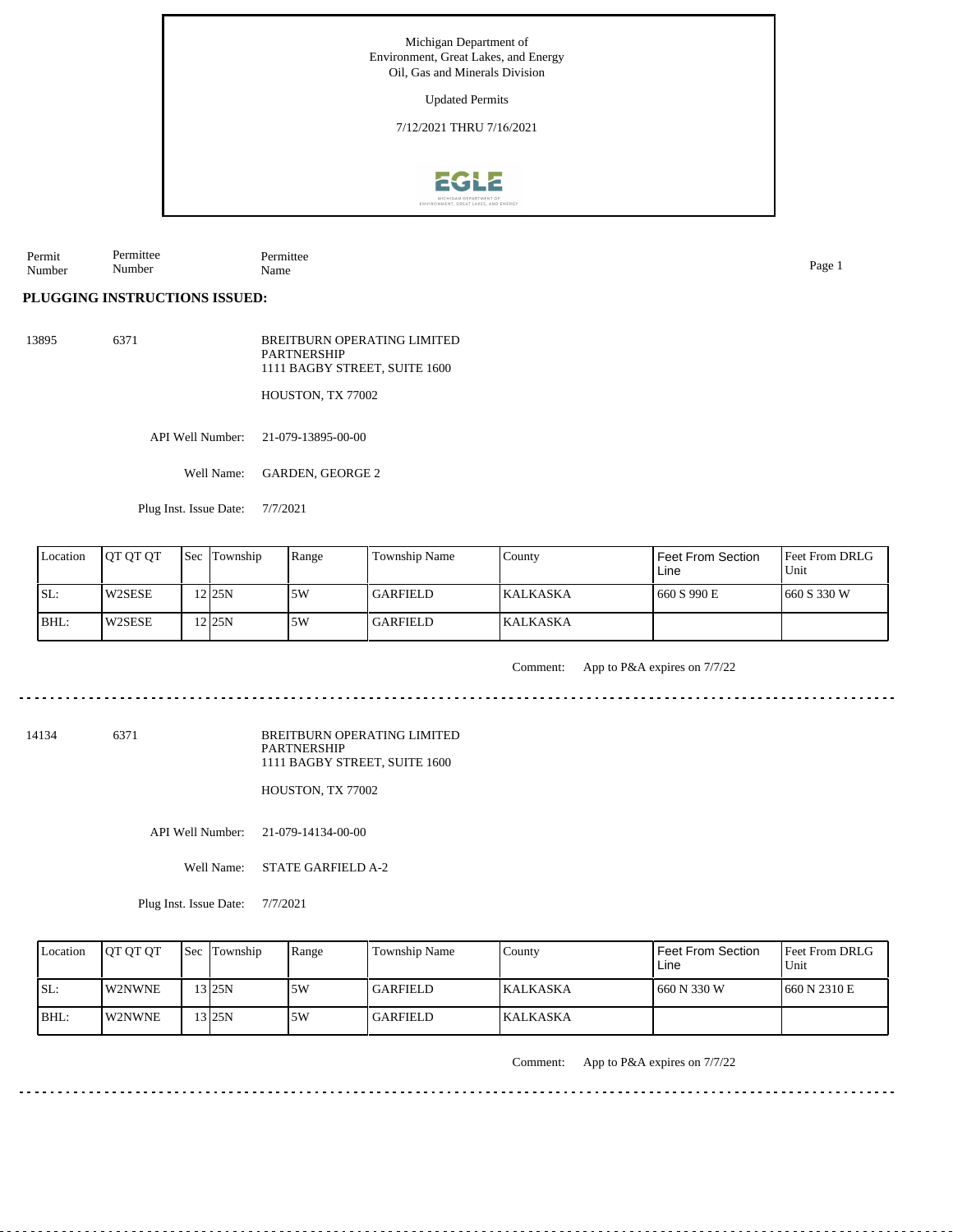Updated Permits

7/12/2021 THRU 7/16/2021



Permit Number Permittee Number

Permittee

14248 6371 BREITBURN OPERATING LIMITED PARTNERSHIP 1111 BAGBY STREET, SUITE 1600

HOUSTON, TX 77002

API Well Number: 21-079-14248-00-00

Well Name: STATE GARFIELD 3

Plug Inst. Issue Date: 7/7/2021

| Location | <b>OT OT OT</b> | <b>Sec</b> Township | Range | Township Name   | County           | Feet From Section<br>Line | Feet From DRLG<br>Unit |
|----------|-----------------|---------------------|-------|-----------------|------------------|---------------------------|------------------------|
| ISL:     | <b>W2SENE</b>   | $13$ 25N            | .5W   | <b>GARFIELD</b> | <b>IKALKASKA</b> | 660 S 990 E               | 1980 N 330 W           |
| BHL:     | <b>W2SENE</b>   | 13 25 N             | ا 5W  | <b>GARFIELD</b> | <b>IKALKASKA</b> |                           |                        |

<u>. . . . . . . .</u>

Comment: App to P&A expires on 7/7/22

14818 6371

BREITBURN OPERATING LIMITED PARTNERSHIP 1111 BAGBY STREET, SUITE 1600

HOUSTON, TX 77002

API Well Number: 21-039-14818-00-00

Well Name: JOSEPH, H H 9

Plug Inst. Issue Date: 7/7/2021

| Location | <b>OT OT OT</b> | <b>Sec</b> Township | Range | Township Name       | County           | Feet From Section<br>Line | Feet From DRLG<br>Unit |
|----------|-----------------|---------------------|-------|---------------------|------------------|---------------------------|------------------------|
| ISL:     | <b>IW2SWSW</b>  | 8 <sub>125N</sub>   | .4W   | <b>BEAVER CREEK</b> | <b>ICRAWFORD</b> | 1660 S 330 W              | 1660 S 330 W           |
| BHL:     | <b>IW2SWSW</b>  | 8125N               | 4W    | I BEAVER CREEK      | <b>ICRAWFORD</b> |                           |                        |

Comment: App to P&A expires on 7/7/22

Name Page 2

<u>. . . . . . . .</u>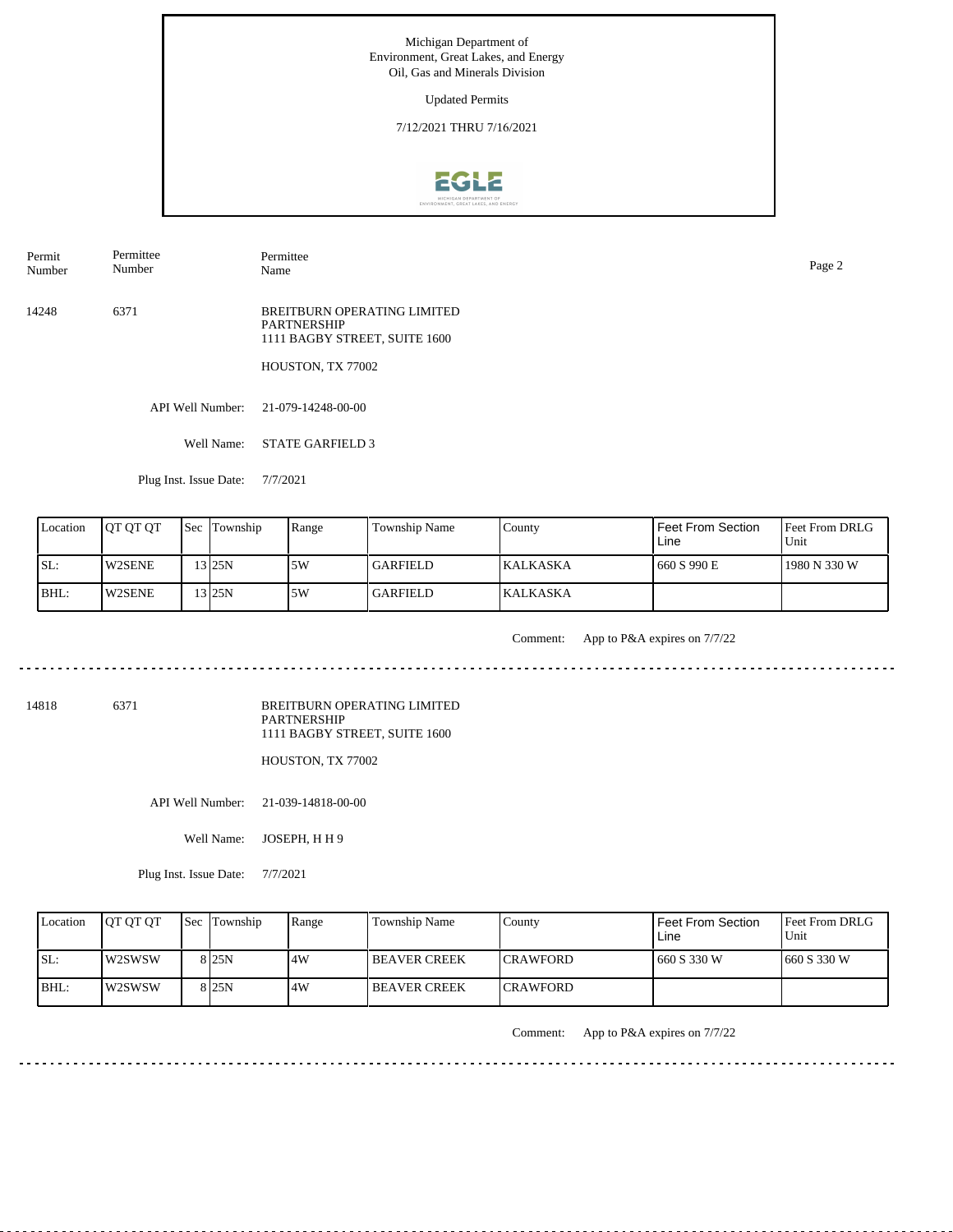Updated Permits

7/12/2021 THRU 7/16/2021



Permit Number Permittee Number

Permittee Name Page 3

17425 491 CONSUMERS ENERGY CO

> 1945 W PARNALL RD JACKSON, MI 49201

API Well Number: 21-113-17425-00-00

Well Name: MICHIGAN GAS STORAGE CO 118

Plug Inst. Issue Date: 7/15/2021

. . . . . . .

| Location | <b>IOT OT OT</b> | Sec | Township  | Range | Township Name | County            | <b>Feet From Section</b><br>Line | <b>Feet From DRLG</b><br>Unit |
|----------|------------------|-----|-----------|-------|---------------|-------------------|----------------------------------|-------------------------------|
| SL:      | <b>CSWNE</b>     |     | 19 I 21 N | 7W    | I RIVERSIDE.  | <b>IMISSAUKEE</b> | 660 S 660 W                      |                               |
| BHL:     | <b>CSWNE</b>     |     | 19 I 21 N | 7W    | I RIVERSIDE   | <b>IMISSAUKEE</b> |                                  |                               |

Comment: App to P&A expires on 7/15/22

17816 491

CONSUMERS ENERGY CO

1945 W PARNALL RD JACKSON, MI 49201

API Well Number: 21-113-17816-00-00

Well Name: M G S C 170

Plug Inst. Issue Date: 7/15/2021

| Location | <b>OT OT OT</b> | <b>Sec</b> Township | Range | <b>Township Name</b> | Countv            | <b>Feet From Section</b><br>Line | <b>Feet From DRLG</b><br>Unit |
|----------|-----------------|---------------------|-------|----------------------|-------------------|----------------------------------|-------------------------------|
| ISL:     | <b>ICNNESW</b>  | 20 <sub>21N</sub>   | 7W    | I RIVERSIDE.         | IMISSAUKEE        | 660 N 660 E                      |                               |
| BHL:     | <b>ICNNESW</b>  | 20 <sub>121</sub> N | 7W    | I RIVERSIDE          | <b>IMISSAUKEE</b> |                                  |                               |

Comment: App to P&A expires on 7/15/22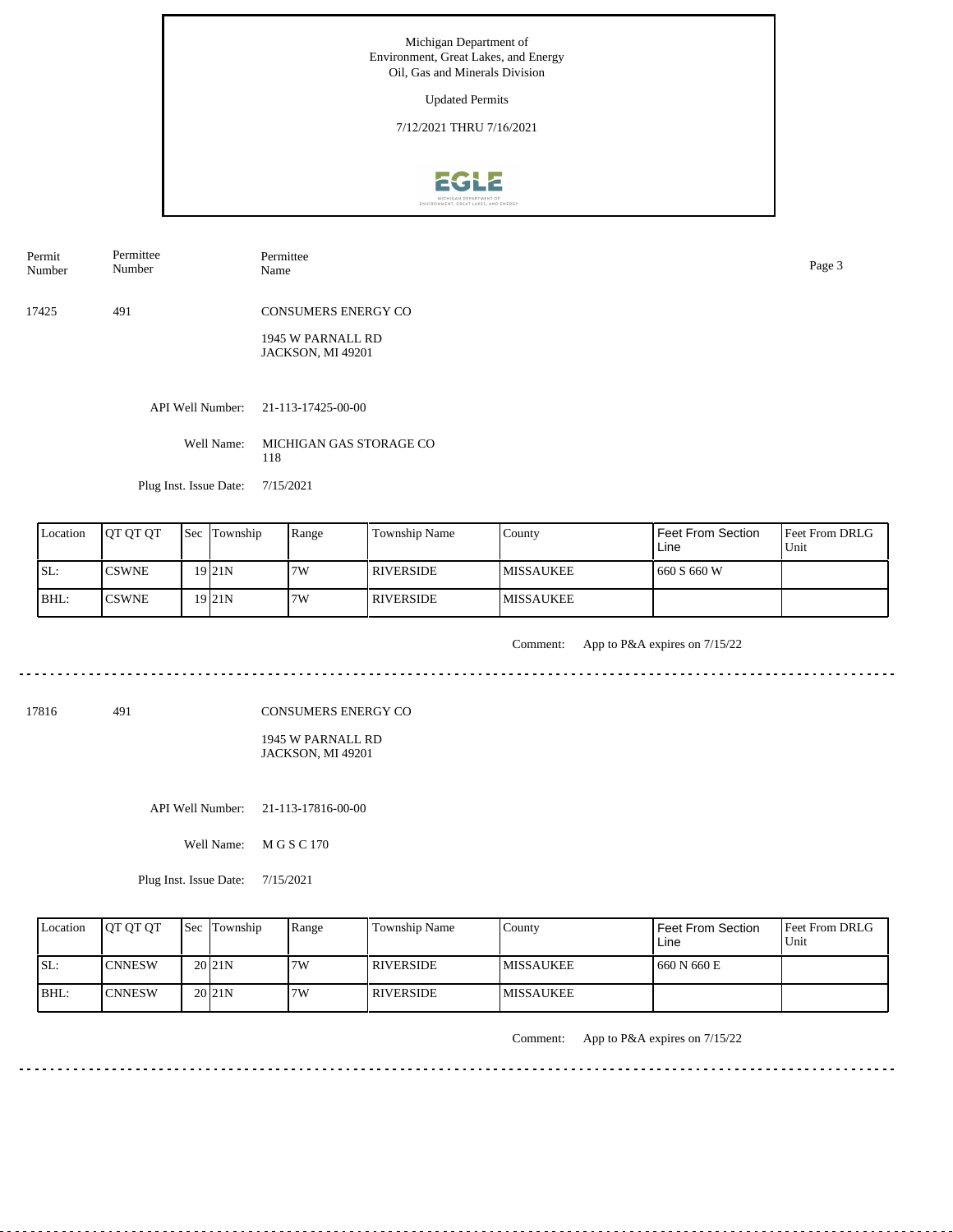Updated Permits

7/12/2021 THRU 7/16/2021



Permit Number Permittee Number Permittee Name Page 4

26639 5329 PETERSEN GARY L

> 6194 N QUARTERLINE LUDINGTON, MI 49431

API Well Number: 21-105-26639-00-00

Well Name: FEE (JACK PETERSEN) 2

Plug Inst. Issue Date: 7/14/2021

| Location | <b>OT OT OT</b> | <b>Sec</b> Township | Range | Township Name  | County        | Feet From Section<br>Line | Feet From DRLG<br>Unit |
|----------|-----------------|---------------------|-------|----------------|---------------|---------------------------|------------------------|
| SL:      | <b>ISWSENW</b>  | 3119N               | 17W   | <b>VICTORY</b> | <b>IMASON</b> | 330 S 990 E               |                        |
| BHL:     | <b>SWSENW</b>   | 3 19N               | 17W   | <b>VICTORY</b> | <b>IMASON</b> |                           |                        |

<u>. . . . . . . . . . . .</u>

Comment: App to P&A expires on 7/14/22

42236 4949

DEVONIAN ENERGY INC 132 N OTSEGO PO BOX 1094 GAYLORD, MI 49735

API Well Number: 21-137-42236-00-00

Well Name: LATUSZEK A2-32

Plug Inst. Issue Date: 7/15/2021

| Location | <b>OT OT OT</b> | <b>Sec Township</b> | Range | Township Name   | County         | Feet From Section<br>Line | <b>Feet From DRLG</b><br>Unit |
|----------|-----------------|---------------------|-------|-----------------|----------------|---------------------------|-------------------------------|
| ISL:     | <b>ISENENW</b>  | 32 30N              | 1 W   | <b>CHARLTON</b> | IOTSEGO        | 1973 N 421 E              | 1330 S 421 E                  |
| BHL:     | <b>ISENENW</b>  | 32 30N              | 1 W   | CHARLTON        | <b>IOTSEGO</b> |                           |                               |

Comment: App to P&A expires on 7/15/22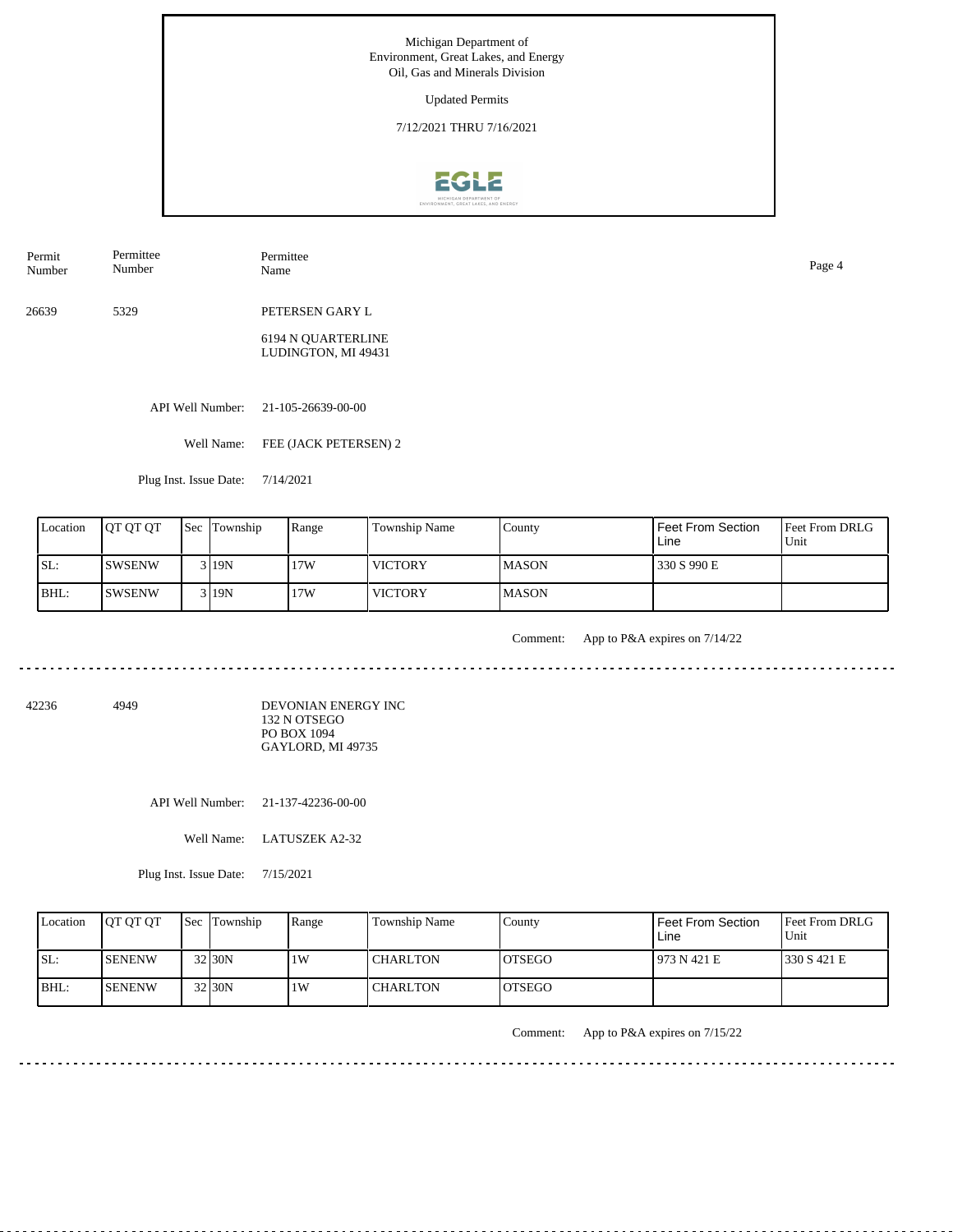Updated Permits

7/12/2021 THRU 7/16/2021



API Well Number: 21-011-44600-00-00 Well Name: ARENAC EASTERN HIGH SCHOOL & STATE TURNER 2-23 Plug Inst. Issue Date: 5/12/2021 True Vertical Depth: 11673 44600 4738 COBRA OIL AND GAS **CORPORATION** 2201 KELL BOULEVARD PO BOX 8206 WICHITA FALLS, TX 76307-8206 Permit Number Permittee Number Permittee Name Page 5

| Location | <b>JOT OT OT</b> | <b>Sec</b> Township | Range | <b>Township Name</b> | County         | l Feet From Section<br>Line | <b>Feet From DRLG</b><br>Unit |
|----------|------------------|---------------------|-------|----------------------|----------------|-----------------------------|-------------------------------|
| SL:      | <b>NWSWSE</b>    | 23 20N              | 6E    | <b>TURNER</b>        | <b>LARENAC</b> | 1100 S 210 W                |                               |
| BHL:     | <b>NESWSW</b>    | 23 20N              | 6E    | <b>TURNER</b>        | <b>ARENAC</b>  | 1203 S 1041 W               | 1203 S 1041 W                 |

Comment: App to P&A expires on 5/12/22 

44600 4738 COBRA OIL AND GAS CORPORATION 2201 KELL BOULEVARD PO BOX 8206 WICHITA FALLS, TX 76307-8206

API Well Number: 21-011-44600-00-00

Well Name: ARENAC EASTERN HIGH SCHOOL & STATE TURNER 2-23 True Vertical Depth: 11673

Plug Inst. Issue Date: 5/19/2021

| Location | <b>JOT OT OT</b> | Sec Township | Range | Township Name | Countv        | Feet From Section<br>Line | Feet From DRLG<br>Unit |
|----------|------------------|--------------|-------|---------------|---------------|---------------------------|------------------------|
| SL:      | INWSWSE          | 23 20N       | 6E    | <b>TURNER</b> | <b>ARENAC</b> | 1100 S 210 W              |                        |
| BHL      | <b>INESWSW</b>   | 23 20N       | 6E    | <b>TURNER</b> | <b>ARENAC</b> | 1203 S 1041 W             | 1203 S 1041 W          |

App to P&A expires on 5/19/22; Revised plugging instructions. Comment: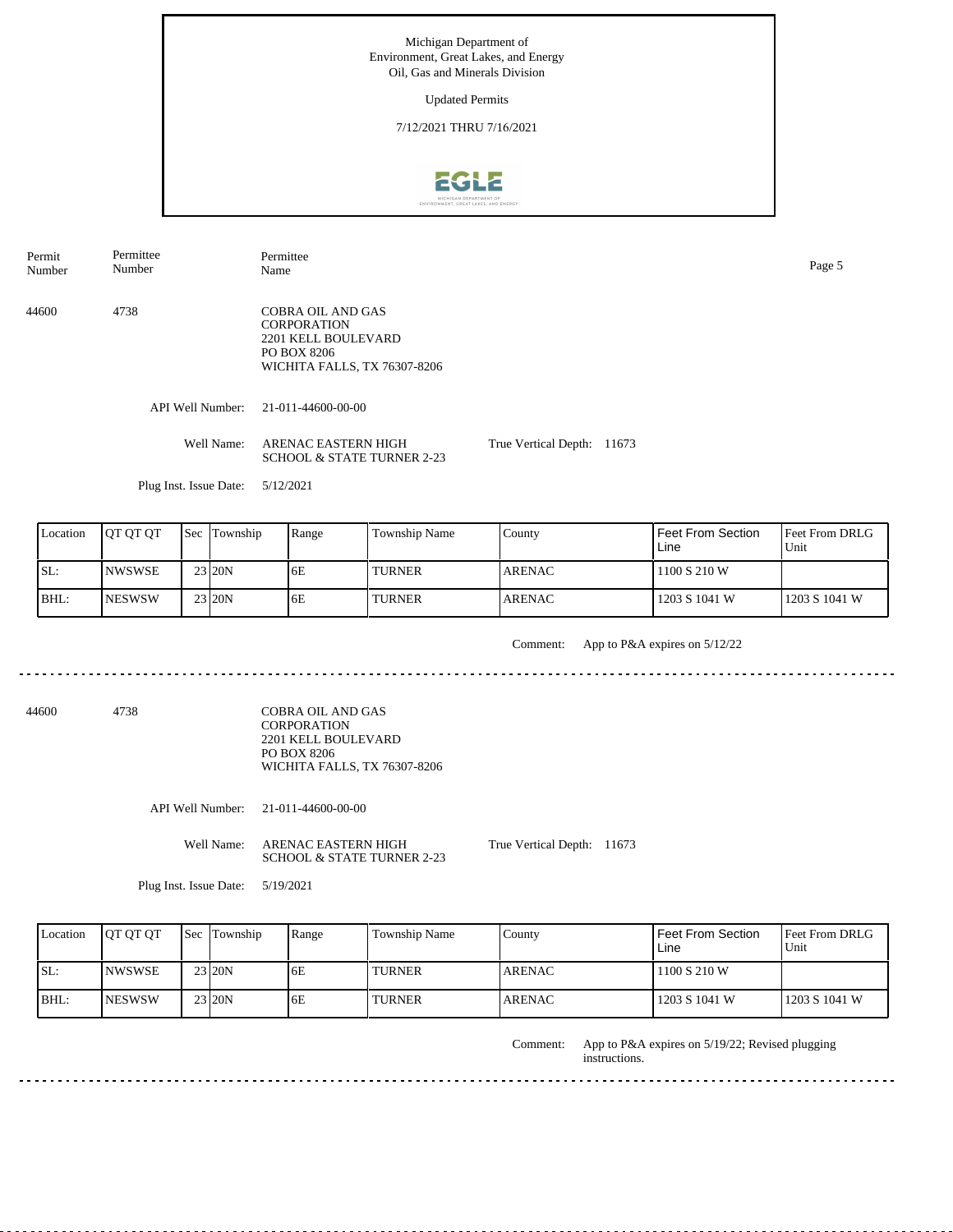Updated Permits

7/12/2021 THRU 7/16/2021



Name Page 6

Permit Number Permittee Number

51895 6361 RIVERSIDE ENERGY MICHIGAN LLC 10691 EAST CARTER ROAD SUITE 201

Permittee

API Well Number: 21-137-51895-00-00

Well Name: GRANT C4-30 SWD

Plug Inst. Issue Date: 7/6/2021

| Location | <b>OT OT OT</b> | <b>Sec Township</b> | Range | Township Name  | County         | Feet From Section<br>Line | <b>Feet From DRLG</b><br>Unit |
|----------|-----------------|---------------------|-------|----------------|----------------|---------------------------|-------------------------------|
| SL:      | <b>ISENESE</b>  | $30\overline{)32N}$ | 3W    | <b>CORWITH</b> | IOTSEGO        | 1020 N 500 E              |                               |
| BHL:     | <b>ISENESE</b>  | $30\overline{)32N}$ | 3W    | <b>CORWITH</b> | <b>IOTSEGO</b> |                           |                               |

<u>. . . . . . .</u>

Comment: App to P&A expires on 7/6/22

المالون المالون المالون المالي

6322 2298

UNION OIL CO OF CALIFORNIA

TRAVERSE CITY, MI 49684

2210 W. PINE RIVER RD. BRECKENRIDGE, MI 48615

API Well Number: 21-035-06322-00-00

Well Name: BICKNELL, J S B-10

Plug Inst. Issue Date: 7/6/2021

|       | Location | <b>IOT OT OT</b> | <b>Sec Township</b> | Range | Township Name | County       | l Feet From Section<br>Line | <b>Feet From DRLG</b><br>Unit |
|-------|----------|------------------|---------------------|-------|---------------|--------------|-----------------------------|-------------------------------|
| SL:   |          | IS2SENW          | 28 19N              | 6W    | l REDDING     | <b>CLARE</b> | 330 S 660 E                 |                               |
| IBHL: |          | <b>S2SENW</b>    | 28 19N              | 6W    | l REDDING     | <b>CLARE</b> |                             |                               |

Comment: App to Re-P&A expires on 7/6/22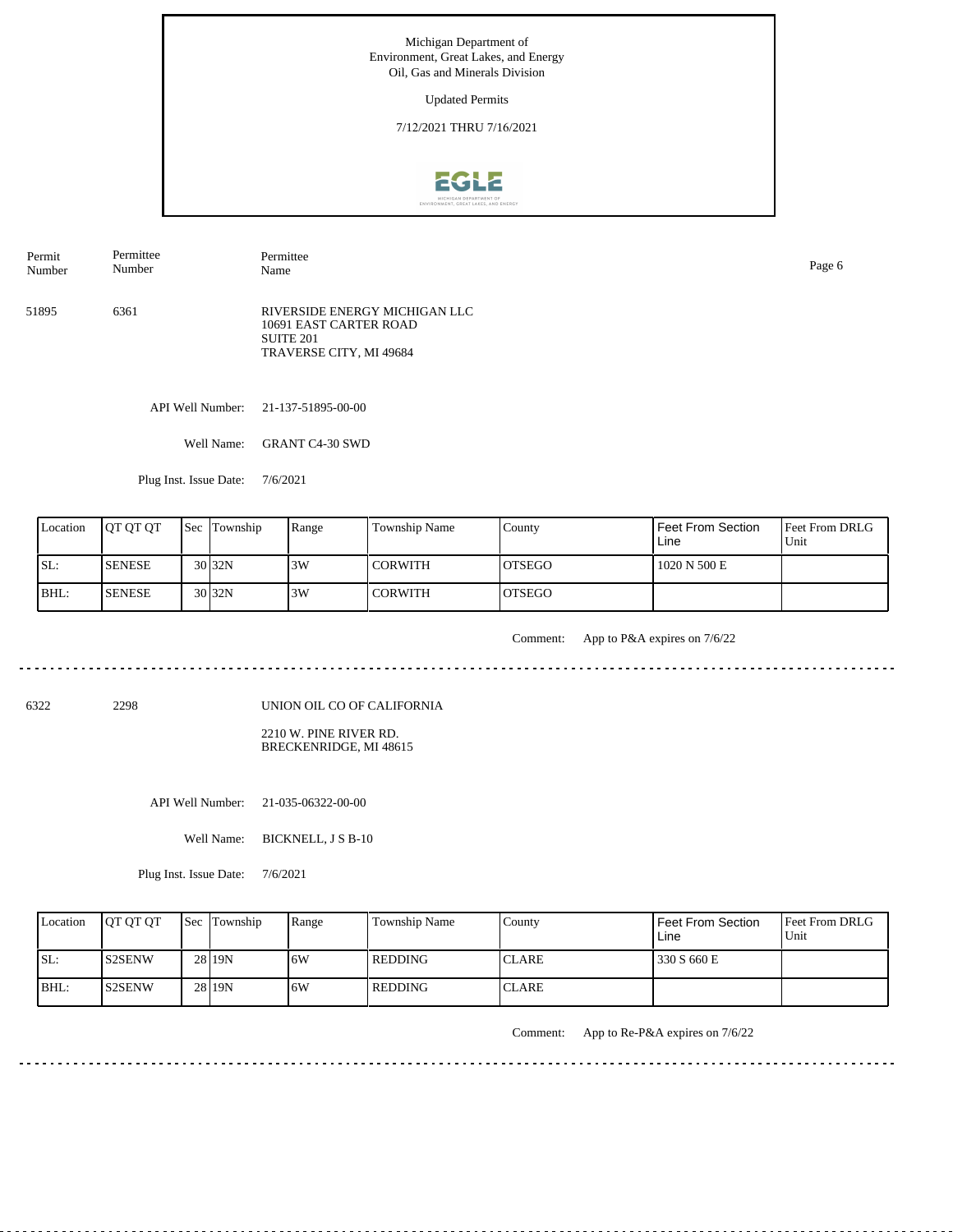Updated Permits

7/12/2021 THRU 7/16/2021



Permit Number Permittee Number Permittee Name Page 7

#### **RECORD OF WELL PLUGGING:**

4357 2545 UNION OIL CO OF CALIFORNIA 2210 W. PINE RIVER RD.

BRECKENRIDGE, MI 48615

API Well Number: 21-073-04357-00-00

Well Name: WILLE, STANLEY E 9

Plugging Date: 3/1/2021

| Location | <b>OT OT OT</b> | l Sec | Township | Range | Township Name     | County          | Feet From Section<br>Line | <b>Feet From DRLG</b><br>Unit |
|----------|-----------------|-------|----------|-------|-------------------|-----------------|---------------------------|-------------------------------|
| SL:      | <b>INENWNE</b>  |       | 4 14N    | 16W   | <b>BROOMFIELD</b> | <b>ISABELLA</b> | 450 N 980 W               |                               |
| BHL:     | <b>INENWNE</b>  |       | 4 14N    | 16W   | <b>BROOMFIELD</b> | <b>ISABELLA</b> |                           |                               |

5747 2298

UNION OIL CO OF CALIFORNIA

2210 W. PINE RIVER RD. BRECKENRIDGE, MI 48615

API Well Number: 21-035-05747-00-00

Well Name: BICKNELL, JAMES S B-5

Plugging Date: 4/13/2021

|      | Location | <b>OT OT OT</b> | <b>Sec</b> Township | Range | <b>Township Name</b> | County        | <b>Feet From Section</b><br>Line | <b>Feet From DRLG</b><br>Unit |
|------|----------|-----------------|---------------------|-------|----------------------|---------------|----------------------------------|-------------------------------|
| SL:  |          | <b>S2SWSE</b>   | 28 19N              | 6W    | l REDDING            | <b>ICLARE</b> | 330 S 660 W                      |                               |
| BHL: |          | IS2SWSE         | 28 19N              | 6W    | l REDDING            | <b>CLARE</b>  |                                  |                               |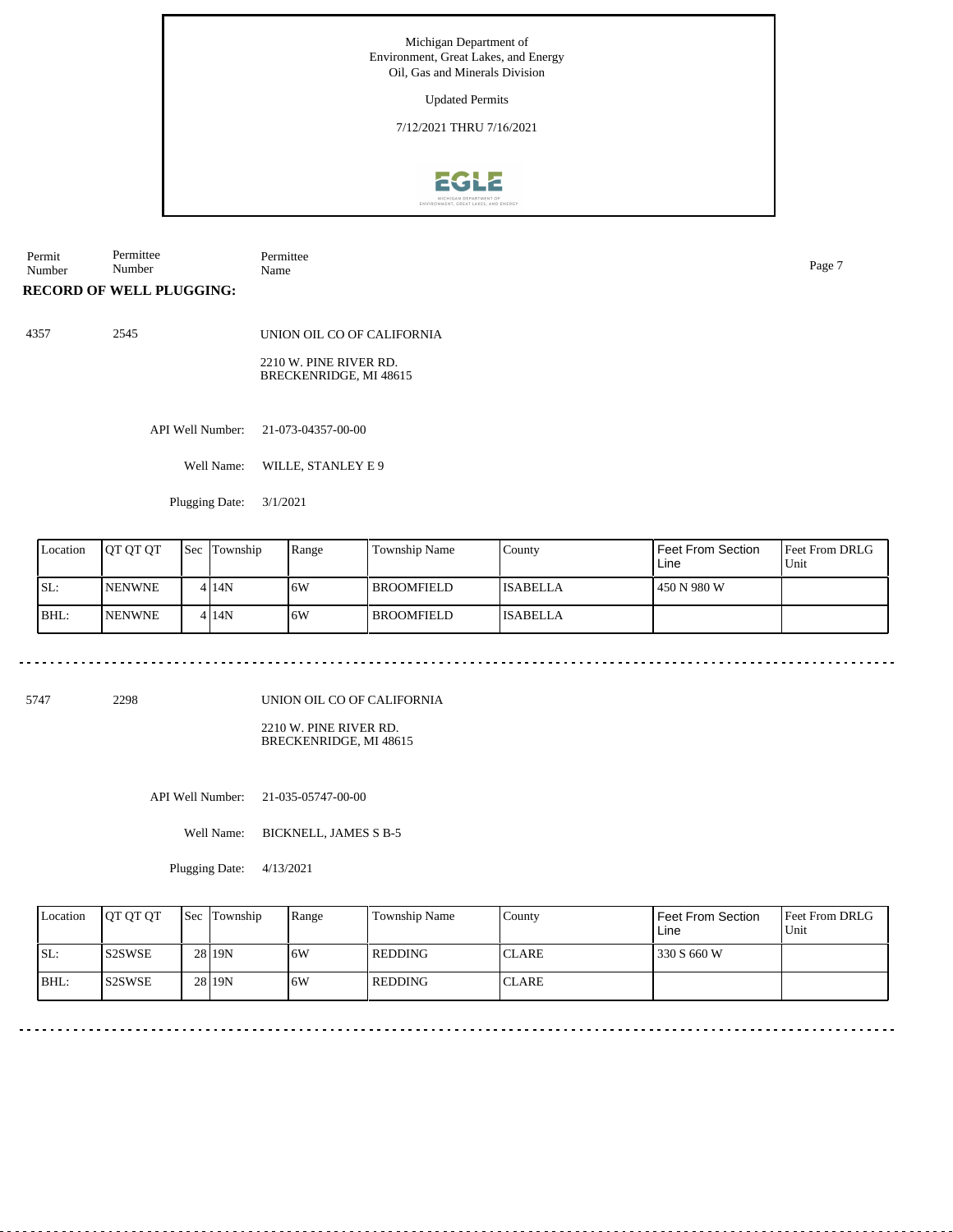Updated Permits

7/12/2021 THRU 7/16/2021



Permittee

Number

Permittee Name Page 8

5929 2298 UNION OIL CO OF CALIFORNIA

> 2210 W. PINE RIVER RD. BRECKENRIDGE, MI 48615

API Well Number: 21-035-05929-00-00

Well Name: BICKNELL, JAMES S B-7

Plugging Date: 5/21/2021

| Location | IOT OT OT     | Sec | Township | Range | Township Name | County       | <b>Feet From Section</b><br>Line | <b>Feet From DRLG</b><br>Unit |
|----------|---------------|-----|----------|-------|---------------|--------------|----------------------------------|-------------------------------|
| SL:      | <b>S2NWSE</b> |     | 28 19N   | 16W   | l REDDING     | <b>CLARE</b> | 990 N 660 W                      |                               |
| BHL:     | <b>S2NWSE</b> |     | 28 19N   | 16W   | l REDDING     | <b>CLARE</b> |                                  |                               |

6320 2298

Permit Number

UNION OIL CO OF CALIFORNIA

2210 W. PINE RIVER RD. BRECKENRIDGE, MI 48615

API Well Number: 21-035-06320-00-00

Well Name: STATE CLARE A-5

Plugging Date: 4/21/2021

| Location | <b>OT OT OT</b> | <b>Sec Township</b> | Range | Township Name | Countv        | Feet From Section<br>Line | <b>Feet From DRLG</b><br>Unit |
|----------|-----------------|---------------------|-------|---------------|---------------|---------------------------|-------------------------------|
| ISL:     | <b>S2SENW</b>   | $33$ 19N            | .6W   | l REDDING     | <b>ICLARE</b> | 330 S 660 E               |                               |
| BHL:     | IS2SENW         | $33$ 19N            | .6W   | l REDDING     | <b>ICLARE</b> |                           |                               |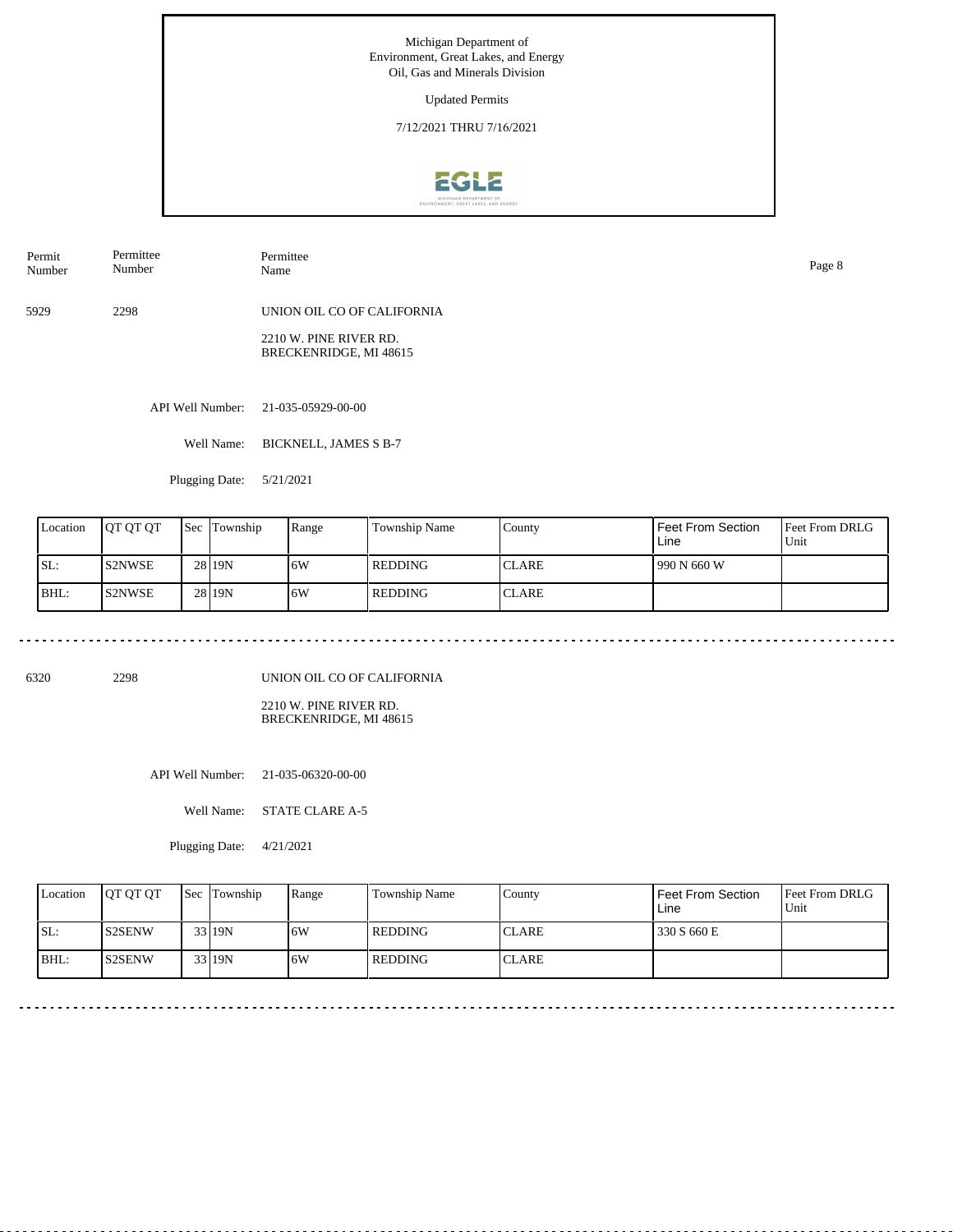Updated Permits

7/12/2021 THRU 7/16/2021



API Well Number: 21-035-06569-00-00 6569 2298 UNION OIL CO OF CALIFORNIA 2210 W. PINE RIVER RD. BRECKENRIDGE, MI 48615 Permit Number Permittee Number Permittee<br>Name Name Page 9

Well Name: STATE CLARE A-7

Plugging Date: 4/23/2021

| Location | <b>JOT OT OT</b> | <b>Sec Township</b> | Range | <b>Township Name</b> | County        | Feet From Section<br>Line | <b>Feet From DRLG</b><br>Unit |
|----------|------------------|---------------------|-------|----------------------|---------------|---------------------------|-------------------------------|
| SL:      | IN2SWNW          | 33 19N              | 16W   | <b>REDDING</b>       | <b>ICLARE</b> | 990 S 660 W               |                               |
| BHL:     | <b>IN2SWNW</b>   | 33119N              | 16W   | l REDDING            | <b>CLARE</b>  |                           |                               |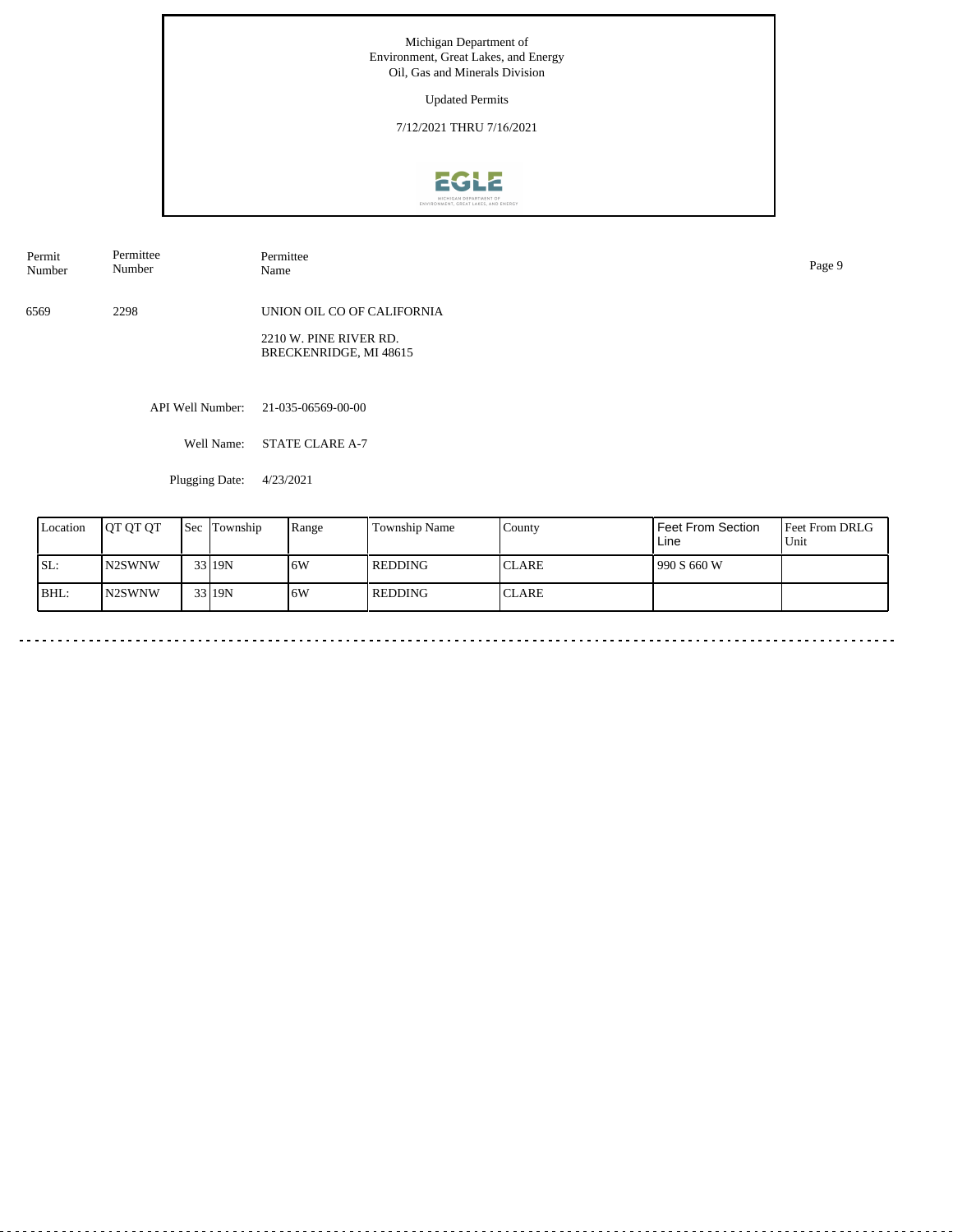Updated Permits

7/12/2021 THRU 7/16/2021



Permit Number Permittee Number Permittee Name Page 10

# **APPLICATIONS TO CHANGE WELL STATUS:**

10350 491

CONSUMERS ENERGY CO

1945 W PARNALL RD JACKSON, MI 49201

API Well Number: 21-035-10350-00-00

Well Name: MICH GAS STORAGE 718

Approval Date: 7/7/2021

| Location | <b>IOT OT OT</b> | <b>Sec Township</b> | Range | <b>Township Name</b> | County        | I Feet From Section<br>Line | <b>Feet From DRLG</b><br>l Unit |
|----------|------------------|---------------------|-------|----------------------|---------------|-----------------------------|---------------------------------|
| SL:      | <b>CNNW</b>      | 17120N              | 5W    | <b>SUMMERFIELD</b>   | <b>ICLARE</b> | 1320 S 1320 W               | 1320 N 1320 E                   |
| BHL:     |                  | 17 20N              | 5W    | l summerfield        | <b>ICLARE</b> |                             |                                 |

Proposed Rework: Temporarily Abandoned Comment: ACOWS for TA expires on 7/7/22

<u>eeseseses</u>e

10350 491

CONSUMERS ENERGY CO

1945 W PARNALL RD JACKSON, MI 49201

API Well Number: 21-035-10350-01-00

Well Name: MICH GAS STORAGE 718

Approval Date: 7/7/2021

| Location | <b>IOT OT OT</b> | <b>Sec Township</b> | Range | Township Name | County        | l Feet From Section<br>Line | <b>Feet From DRLG</b><br>l Unit |
|----------|------------------|---------------------|-------|---------------|---------------|-----------------------------|---------------------------------|
| SL:      | <b>CNNW</b>      | '7120N              | .5W   | I SUMMERFIELD | <b>ICLARE</b> | 1320 S 1320 W               | 1320 N 1320 E                   |
| BHL:     |                  | 17 20N              | 5W    | l summerfield | <b>ICLARE</b> |                             |                                 |

Proposed Rework: Temporarily Abandoned Comment: ACOWS for TA expires on  $7/7/22$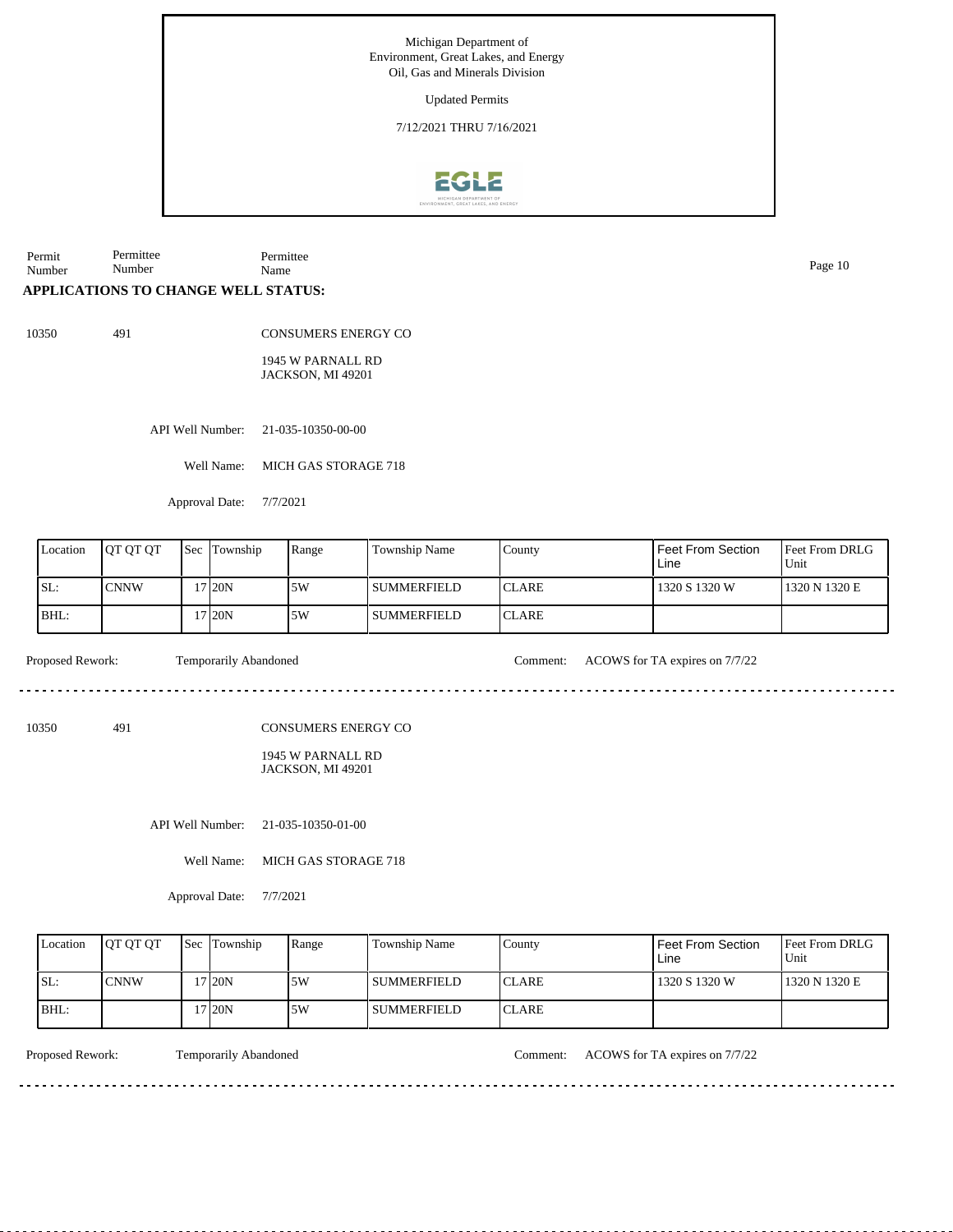Updated Permits

7/12/2021 THRU 7/16/2021



Permit Number Permittee Number Permittee Name Page 11

11513 7772 LAMBDA ENERGY RESOURCES LLC 12012 Wickchester Suite 300 Houston, TX 77079 USA

API Well Number: 21-113-11513-00-00

Well Name: HORNER, FRANK S TR 23

Approval Date: 7/2/2021

| Location | <b>OT OT OT</b> | <b>Sec</b> | Township  | Range | Township Name  | County            | Feet From Section<br>Line | <b>Feet From DRLG</b><br>Unit |
|----------|-----------------|------------|-----------|-------|----------------|-------------------|---------------------------|-------------------------------|
| ISL:     | ls2SWSW         |            | 12 I 24 N | 5W    | <b>NORWICH</b> | <b>IMISSAUKEE</b> | 330 S 660 W               | 4950 N 4620 E                 |
| IBHL:    | ls2SWSW         |            | 12 I 24 N | 5W    | <b>NORWICH</b> | <b>IMISSAUKEE</b> |                           |                               |

Proposed Rework: ACOWS to Oil Producing Well Comment: ACOWS to convert from WIW to Oil Producer expires on 7/2/22. ACOWS to Oil Producing Well

11811 7772

LAMBDA ENERGY RESOURCES LLC 12012 Wickchester Suite 300 Houston, TX 77079 USA

API Well Number: 21-113-11811-00-00

Well Name: HORNER, FRANK S, TR 28

Approval Date: 7/2/2021

| Location | <b>OT OT OT</b> | Sec Township | Range | <b>Township Name</b> | County            | Feet From Section<br>Line | <b>Feet From DRLG</b><br>Unit |
|----------|-----------------|--------------|-------|----------------------|-------------------|---------------------------|-------------------------------|
| ISL:     | <b>IS2NENW</b>  | 13 24N       | 5W    | NORWICH              | <b>IMISSAUKEE</b> | 990 N 660 E               | 16270 N 7260 W                |
| BHL:     | <b>IS2NENW</b>  | 13 24N       | 5W    | NORWICH              | <b>IMISSAUKEE</b> |                           |                               |

Proposed Rework: ACOWS to Oil Producing Well Comment: ACOWS to convert from WIW to Oil Producing well expires ACOWS to Oil Producing Well on 7/2/22 . . . . . . . . . . . . . . . . .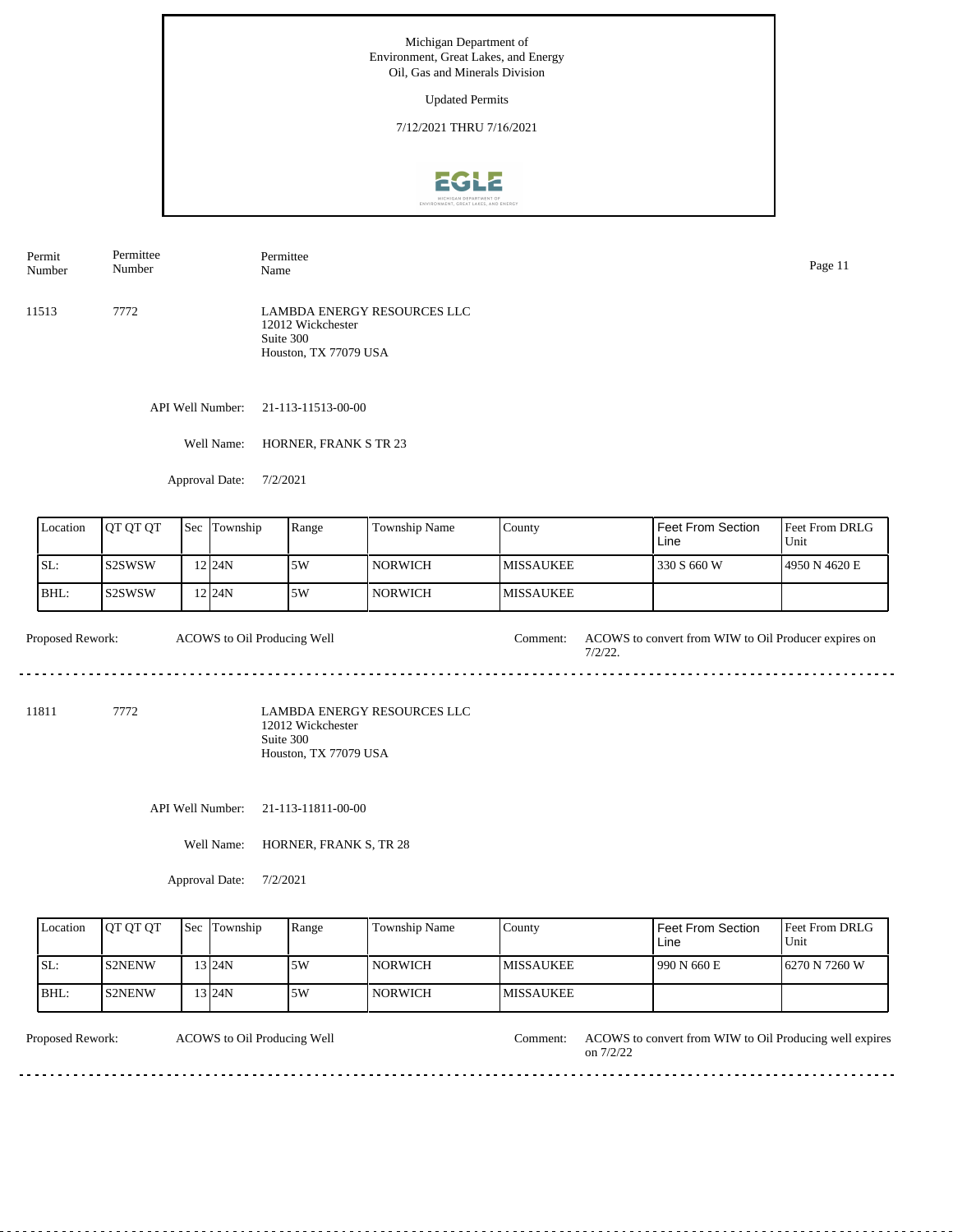Updated Permits

7/12/2021 THRU 7/16/2021



12104 7772 LAMBDA ENERGY RESOURCES LLC 12012 Wickchester Suite 300 Houston, TX 77079 USA Permit Number Permittee Number Permittee Name Page 12

API Well Number: 21-113-12104-00-00

Well Name: HORNER, F S 31

Approval Date: 7/2/2021

| Location | IOT OT OT     | <b>Sec</b> | Township | Range | Township Name  | County            | Feet From Section<br>Line | <b>Feet From DRLG</b><br>Unit |
|----------|---------------|------------|----------|-------|----------------|-------------------|---------------------------|-------------------------------|
| ISL:     | <b>S2NESE</b> |            | 2 24N    | 5W    | NORWICH        | <b>IMISSAUKEE</b> | 1990 N 660 E              | 1990 N 660 E                  |
| BHL:     | S2NESE        |            | 2124N    | 5W    | <b>NORWICH</b> | <b>IMISSAUKEE</b> |                           |                               |

Proposed Rework: ACOWS to Oil Producing Well Comment: ACOWS to convert from WIW to Oil Producer expires on ACOWS to Oil Producing Well 7/2/22. . . . . . . . . . . . . .

15259 491

CONSUMERS ENERGY CO

1945 W PARNALL RD JACKSON, MI 49201

API Well Number: 21-113-15259-00-00

Well Name: MICHIGAN GAS STORAGE COMPANY 440

Approval Date: 3/23/2021

| Location | <b>IOT OT OT</b> | <b>Sec Township</b> | Range | Township Name | County            | Feet From Section<br>Line | <b>IFeet From DRLG</b><br>l Unit |
|----------|------------------|---------------------|-------|---------------|-------------------|---------------------------|----------------------------------|
| ISL:     | <b>CNSESW</b>    | 35 21N              | 16W   | l CLAM UNION  | <b>IMISSAUKEE</b> | 660 S 660 E               |                                  |
| BHL:     | <b>CNSESW</b>    | 35 21N              | 16W   | l CLAM UNION  | <b>IMISSAUKEE</b> |                           |                                  |

ACOWS to Underream Open Hole

Proposed Rework: ACOWS to Underream Open Hole Comment: ACOWS to clean well, log, underream, and return well to service expires 3/23/22

<u>. . . . . . . . . . .</u>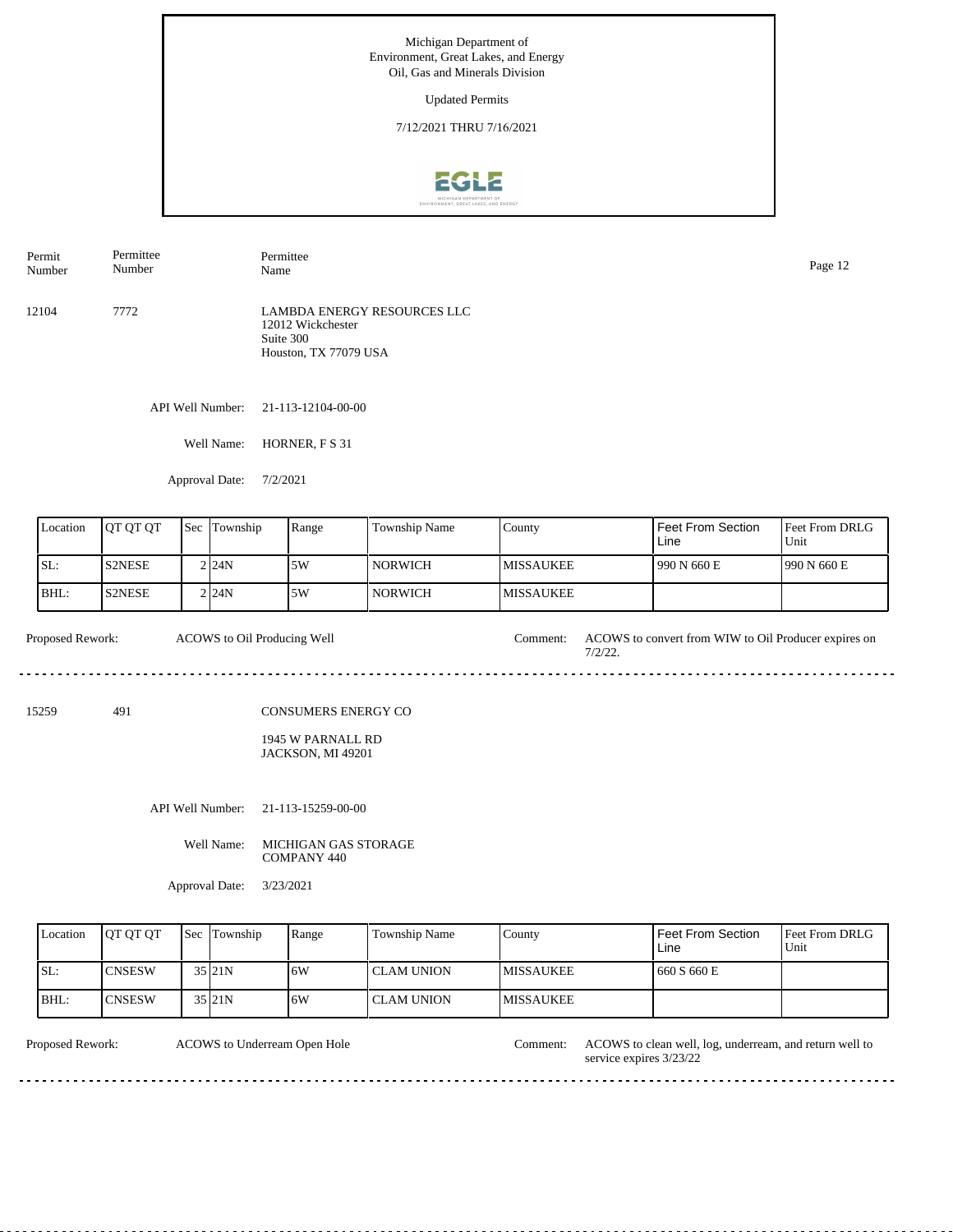Updated Permits

7/12/2021 THRU 7/16/2021



17374 7772 Permit Number Permittee Number Permittee Page 13<br>Name Page 13

LAMBDA ENERGY RESOURCES LLC 12012 Wickchester Suite 300 Houston, TX 77079 USA

API Well Number: 21-113-17374-00-00

Well Name: STATE NORWICH E 1

Approval Date: 7/2/2021

| Location | <b>OT OT OT</b> | <b>Sec Township</b> | Range | Township Name | Countv            | <b>Feet From Section</b><br>Line | <b>Feet From DRLG</b><br>Unit |
|----------|-----------------|---------------------|-------|---------------|-------------------|----------------------------------|-------------------------------|
| ISL:     | IS2NWSE         | 13 I 24 N           | 5W    | NORWICH       | <b>IMISSAUKEE</b> | 990 N 660 W                      | 1330 S 660 W                  |
| BHL:     | IS2NWSE         | 13 I24N             | 5W    | ' NORWICH     | <b>IMISSAUKEE</b> |                                  |                               |

Proposed Rework: ACOWS to Oil Producing Well Comment: ACOWS to convert from WIW to Oil Producing well expires on 7/2/22. ACOWS to Oil Producing Well

32543 6366

MAVERICK EXPLORATION AND PRODUCTION INC

> 3301 VETERANS DR STE 107 TRAVERSE CITY, MI 49684

API Well Number: 21-055-32543-00-00

Well Name: CUNNINGHAM & STATE PARADISE 1-27

Approval Date: 6/28/2021

| Location | <b>IOT OT OT</b> | <b>Sec</b> Township | Range | Township Name   | County                 | Feet From Section<br>Line | <b>IFeet From DRLG</b><br>Unit |
|----------|------------------|---------------------|-------|-----------------|------------------------|---------------------------|--------------------------------|
| ISL:     | ISWNWSW          | 27 <sub>126</sub> N | 10W   | <b>PARADISE</b> | <b>IGRAND TRAVERSE</b> | 1683 N 241 W              | 1638 S 1080 E                  |
| BHL:     | <b>SWNWSW</b>    | 27 <sub>126</sub> N | 10W   | <b>PARADISE</b> | <b>IGRAND TRAVERSE</b> |                           |                                |

Proposed Rework: Temporarily Abandoned Comment: ACOWS for TA DENIED.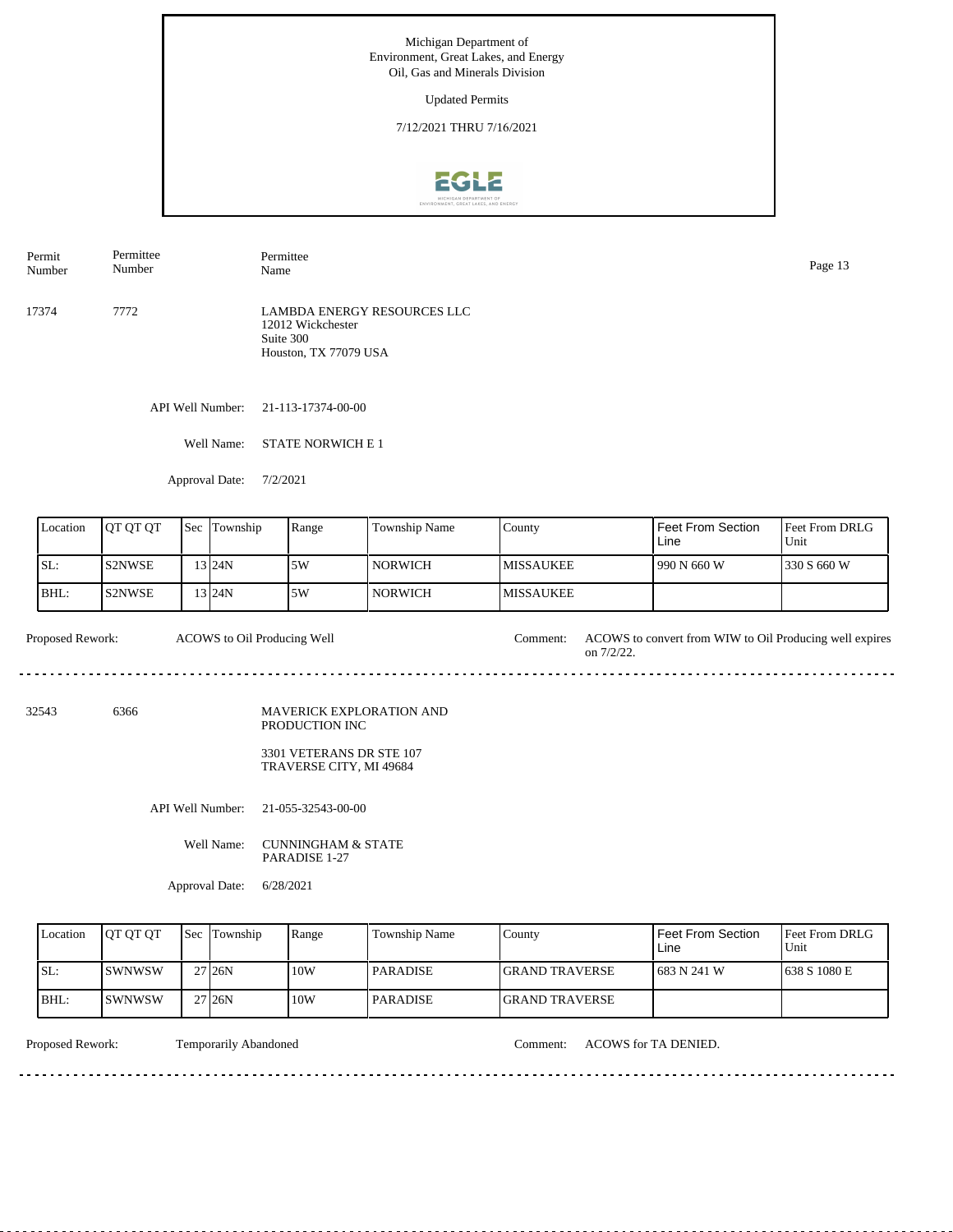Updated Permits

7/12/2021 THRU 7/16/2021



| Permit<br>Number | Permittee<br>Number | Permittee<br>Name                                   | Page 14 |
|------------------|---------------------|-----------------------------------------------------|---------|
| 33123            | 6366                | <b>MAVERICK EXPLORATION AND</b><br>PRODUCTION INC   |         |
|                  |                     | 3301 VETERANS DR STE 107<br>TRAVERSE CITY, MI 49684 |         |
|                  | API Well Number:    | 21-055-33123-00-00                                  |         |
|                  | Well Name:          | TULLER 1-28                                         |         |

Approval Date: 6/28/2021

| Location | <b>IOT OT OT</b> | <b>Sec</b> Township | Range | <b>Township Name</b> | County                 | Feet From Section<br>Line | <b>IFeet From DRLG</b><br>Unit |
|----------|------------------|---------------------|-------|----------------------|------------------------|---------------------------|--------------------------------|
| ISL:     | <b>INESWNE</b>   | 28 <sub>26N</sub>   | 10W   | <b>PARADISE</b>      | <b>IGRAND TRAVERSE</b> | 1827 S 1075 W             | 1485 N 1075 W                  |
| BHL:     | <b>INESWNE</b>   | 28 <sub>26N</sub>   | 10W   | <b>PARADISE</b>      | <b>IGRAND TRAVERSE</b> |                           |                                |

Proposed Rework: Temporarily Abandoned Comment: ACOWS for TA DENIED. <u>. . . . . . .</u>

<u>. . . . . . . . . . . . . . . . . .</u>

36067 2223

MARATHON OIL COMPANY

5555 SAN FELIPE STREET HOUSTON, TX 77056

API Well Number: 21-107-36067-00-00

Well Name: JOHNSON ET AL 1-6

Approval Date: 6/21/2021

| Location | <b>OT OT OT</b> | <b>Sec Township</b> | Range | Township Name   | County          | Feet From Section<br>Line | <b>Feet From DRLG</b><br>Unit |
|----------|-----------------|---------------------|-------|-----------------|-----------------|---------------------------|-------------------------------|
| SL:      | <b>INENWSW</b>  | 6 <sub>16</sub> N   | 8W    | <b>CHIPPEWA</b> | <b>IMECOSTA</b> | 460 N 585 W               | 1460 N 425 E                  |
| IBHL:    | <b>INENWSW</b>  | 6 16N               | 8W    | <b>CHIPPEWA</b> | <b>IMECOSTA</b> |                           |                               |

<u>. . . . . . . . .</u>

Proposed Rework: Temporarily Abandoned Comment: ACOWS for TA expires on 6/21/22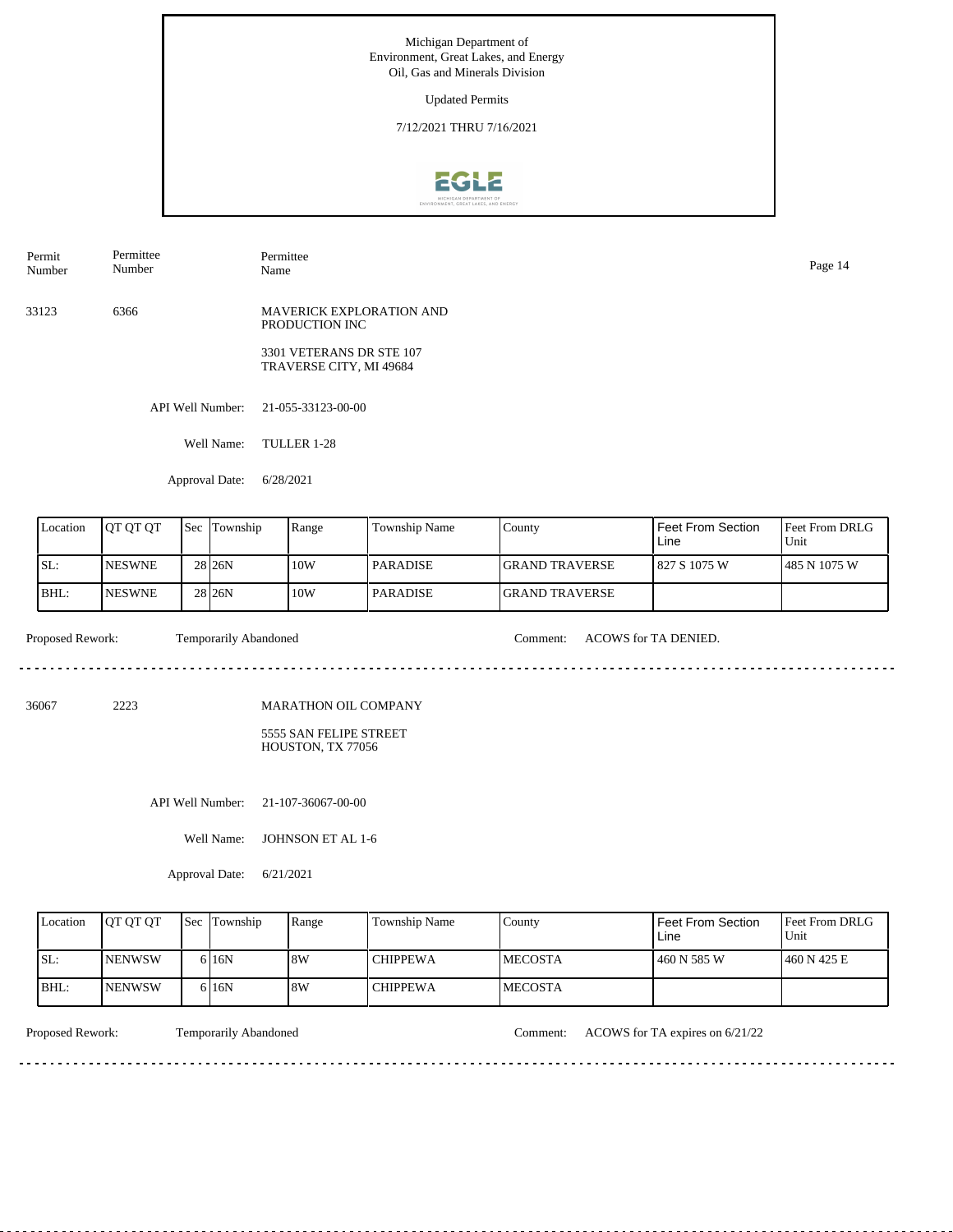Updated Permits

7/12/2021 THRU 7/16/2021



API Well Number: 21-051-36785-00-00 36785 47 SUMMIT PETROLEUM COMPANY LLC 102 WEST FRONT STREET SUITE 200 TRAVERSE CITY, MI 49686 Permit Number Permittee Number Permittee Name Page 15

Well Name: DUTCHER 1-20

Approval Date: 7/12/2021

| Location | <b>IOT OT OT</b> | <b>Sec Township</b> | Range | <b>Township Name</b> | County          | l Feet From Section<br>Line | <b>Feet From DRLG</b><br>l Unit |
|----------|------------------|---------------------|-------|----------------------|-----------------|-----------------------------|---------------------------------|
| ISL:     | Iswswsw          | 20 17N              | 2E    | <b>BENTLEY</b>       | <b>IGLADWIN</b> | 330 S 330 W                 | 1330 S 330 W                    |
| IBHL:    | Iswswsw          | 20 17N              | 2E    | <b>BENTLEY</b>       | <b>GLADWIN</b>  |                             |                                 |

ACOWS to Commingle Producing Formations Proposed Rework: ACOWS to Commingle Producing Formations Comment: ACOWS to perf and test the Dundee, and commingle production expires on 1/12/22 <u>. . . . . . . . . . .</u> 

41665 25

DELTA OIL CO INC

125 WINDSOR DR STE 101 OAK BROOK, IL 60523

API Well Number: 21-137-41665-00-00

Well Name: SADDLER A4-21

Approval Date: 7/14/2021

| Location | <b>IOT OT OT</b> | <b>Sec Township</b> | Range | Township Name | County         | Feet From Section<br>Line | <b>Feet From DRLG</b><br>Unit |
|----------|------------------|---------------------|-------|---------------|----------------|---------------------------|-------------------------------|
| SL:      | <b>SENENE</b>    | 21 <sub>31N</sub>   | 2W    | <b>DOVER</b>  | IOTSEGO        | 969 N 330 E               | 1330 S 330 E                  |
| BHL:     | <b>ISENENE</b>   | 21 <sub>31</sub> N  | 2W    | <b>DOVER</b>  | <b>IOTSEGO</b> |                           |                               |

<u>. . . . . . . .</u>

Proposed Rework: Temporarily Abandoned Comment: ACOWS for TA expires on  $7/14/22$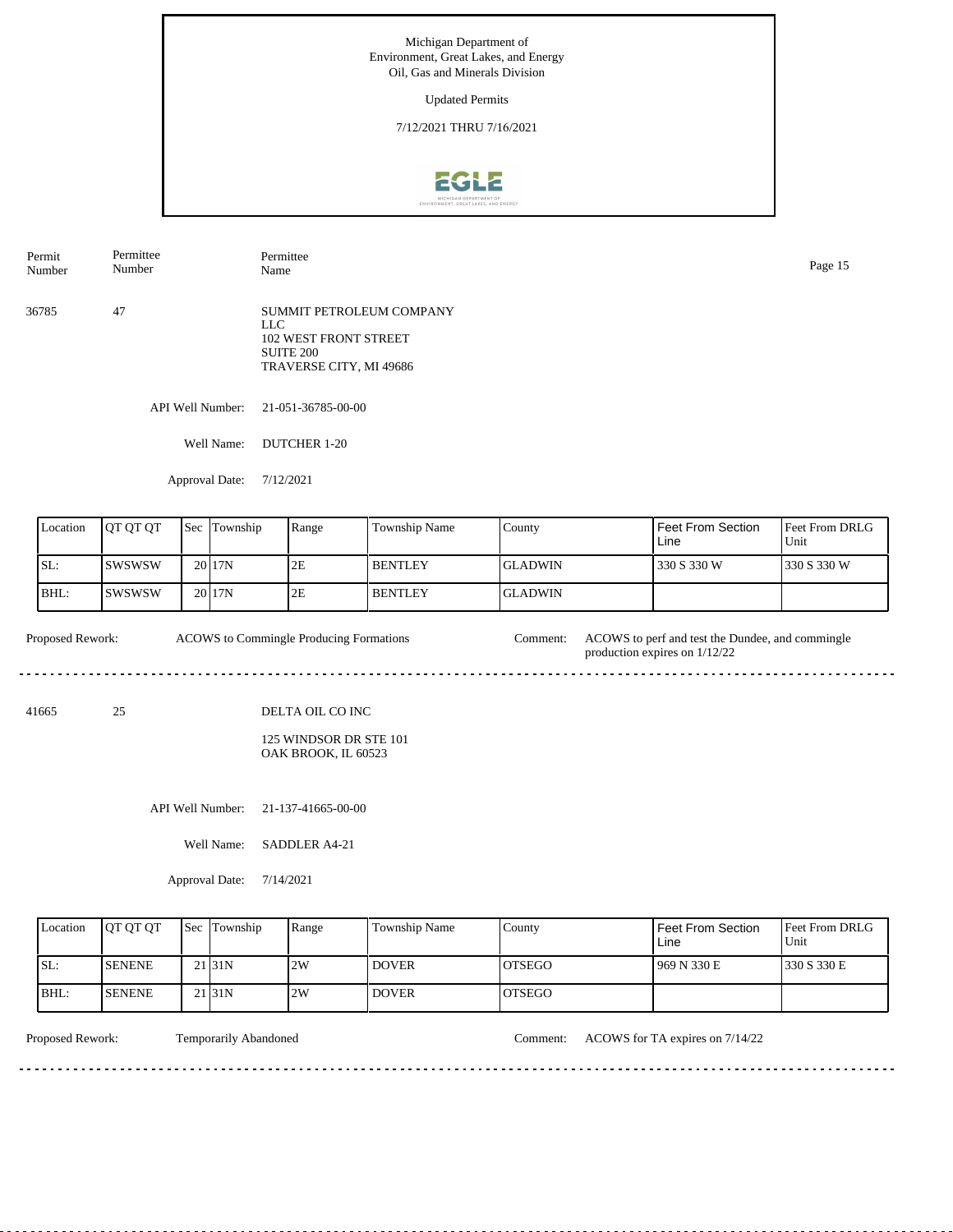Updated Permits

7/12/2021 THRU 7/16/2021



42153 25 DELTA OIL CO INC 125 WINDSOR DR STE 101 OAK BROOK, IL 60523 Permit Number Permittee Number Permittee Name Page 16

API Well Number: 21-137-42153-00-00

Well Name: SCHRADER B4-23

Approval Date: 7/14/2021

| Location | <b>OT OT OT</b> | <b>Sec</b> | Township            | Range | Township Name | County  | Feet From Section<br>Line | <b>Feet From DRLG</b><br>Unit |
|----------|-----------------|------------|---------------------|-------|---------------|---------|---------------------------|-------------------------------|
| ISL:     | <b>INESENE</b>  |            | 23 <sub>131</sub> N | 2W    | <b>DOVER</b>  | IOTSEGO | 1939 S 350 E              | 1356 N 350 E                  |
| BHL:     | <b>NESENE</b>   |            | 23 31N              | 2W    | <b>DOVER</b>  | IOTSEGO |                           |                               |

<u>. . . . . . . . . . . . . . . . .</u>

. . . . . . . .

Proposed Rework: Temporarily Abandoned Comment: ACOWS for TA expires on  $7/14/22$ 

<u>. . . . . . . . . . .</u>

42276 25

DELTA OIL CO INC

125 WINDSOR DR STE 101 OAK BROOK, IL 60523

API Well Number: 21-137-42276-00-00

Well Name: BLANZY B3-22

Approval Date: 7/14/2021

| Location | <b>IOT OT OT</b> | <b>Sec Township</b> | Range | <b>Township Name</b> | County         | Feet From Section<br>∟ine | <b>Feet From DRLG</b><br>Unit |
|----------|------------------|---------------------|-------|----------------------|----------------|---------------------------|-------------------------------|
| ISL:     | <b>INESWNE</b>   | 22 <sub>31N</sub>   | 2W    | <b>DOVER</b>         | IOTSEGO        | 665 S 852 W               | 1634 N 467 E                  |
| IBHL:    | <b>INESWNE</b>   | 22 <sub>31N</sub>   | 2W    | <b>DOVER</b>         | <b>IOTSEGO</b> |                           |                               |

<u>. . . . . . . .</u>

Proposed Rework: Temporarily Abandoned Comment: ACOWS for TA expires on  $7/14/22$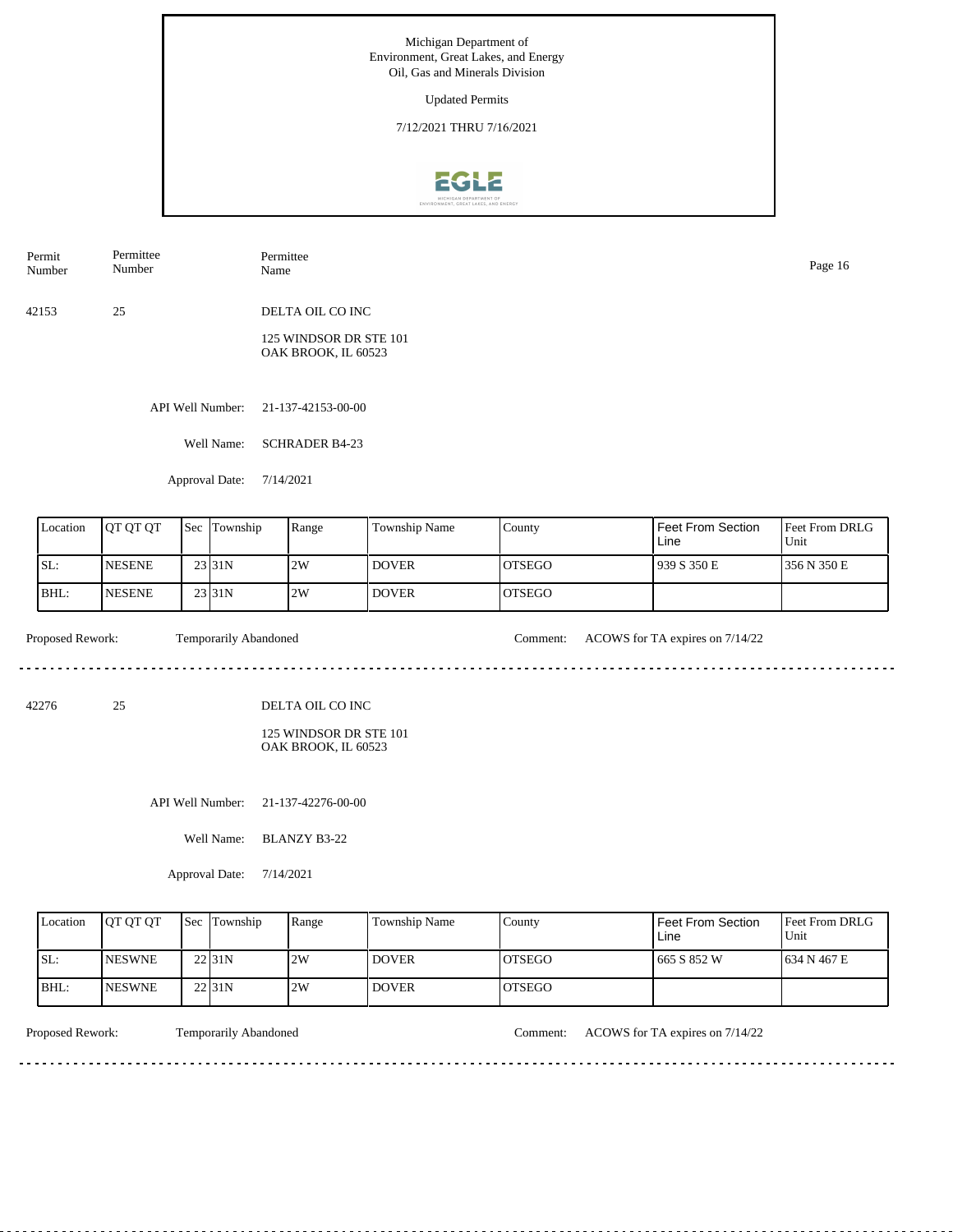Updated Permits

7/12/2021 THRU 7/16/2021



API Well Number: 21-137-42506-00-00 Well Name: GORING B1-24 42506 25 DELTA OIL CO INC 125 WINDSOR DR STE 101 OAK BROOK, IL 60523 Permit Number Permittee Number Permittee Name Page 17

Approval Date: 7/14/2021

| Location | <b>IOT OT OT</b> | <b>Sec Township</b> | Range | <b>Township Name</b> | County         | Feet From Section<br>Line | Feet From DRLG<br>Unit |
|----------|------------------|---------------------|-------|----------------------|----------------|---------------------------|------------------------|
| ISL:     | ISESWNW          | 24131N              | 2W    | <b>DOVER</b>         | <b>IOTSEGO</b> | 330 S 988 W               | 330 S 330 E            |
| BHL:     | ISESWNW          | 24 <sub>131</sub> N | 2W    | <b>DOVER</b>         | <b>IOTSEGO</b> |                           |                        |

. . . . . . . . . . . . . . . . . .

. . . . . . . .

Proposed Rework: Temporarily Abandoned Comment: ACOWS for TA expires on  $7/14/22$ 

<u>. . . . . . . . . . .</u>

44271 25

DELTA OIL CO INC

125 WINDSOR DR STE 101 OAK BROOK, IL 60523

API Well Number: 21-137-44271-00-00

Well Name: COLLITON B1-15

Approval Date: 7/14/2021

| Location | <b>IOT OT OT</b> | <b>Sec Township</b> | Range | Township Name | County         | Feet From Section<br>Line | <b>Feet From DRLG</b><br>Unit |
|----------|------------------|---------------------|-------|---------------|----------------|---------------------------|-------------------------------|
| SL:      | <b>ISESWNW</b>   | 15 31 N             | 2W    | <b>DOVER</b>  | IOTSEGO        | 400 S 948 W               | 1400 S 375 E                  |
| IBHL:    | <b>ISESWNW</b>   | 531N                | 2W    | <b>DOVER</b>  | <b>IOTSEGO</b> |                           |                               |

<u>. . . . . . . .</u>

Proposed Rework: Temporarily Abandoned Comment: ACOWS for TA expires on  $7/14/22$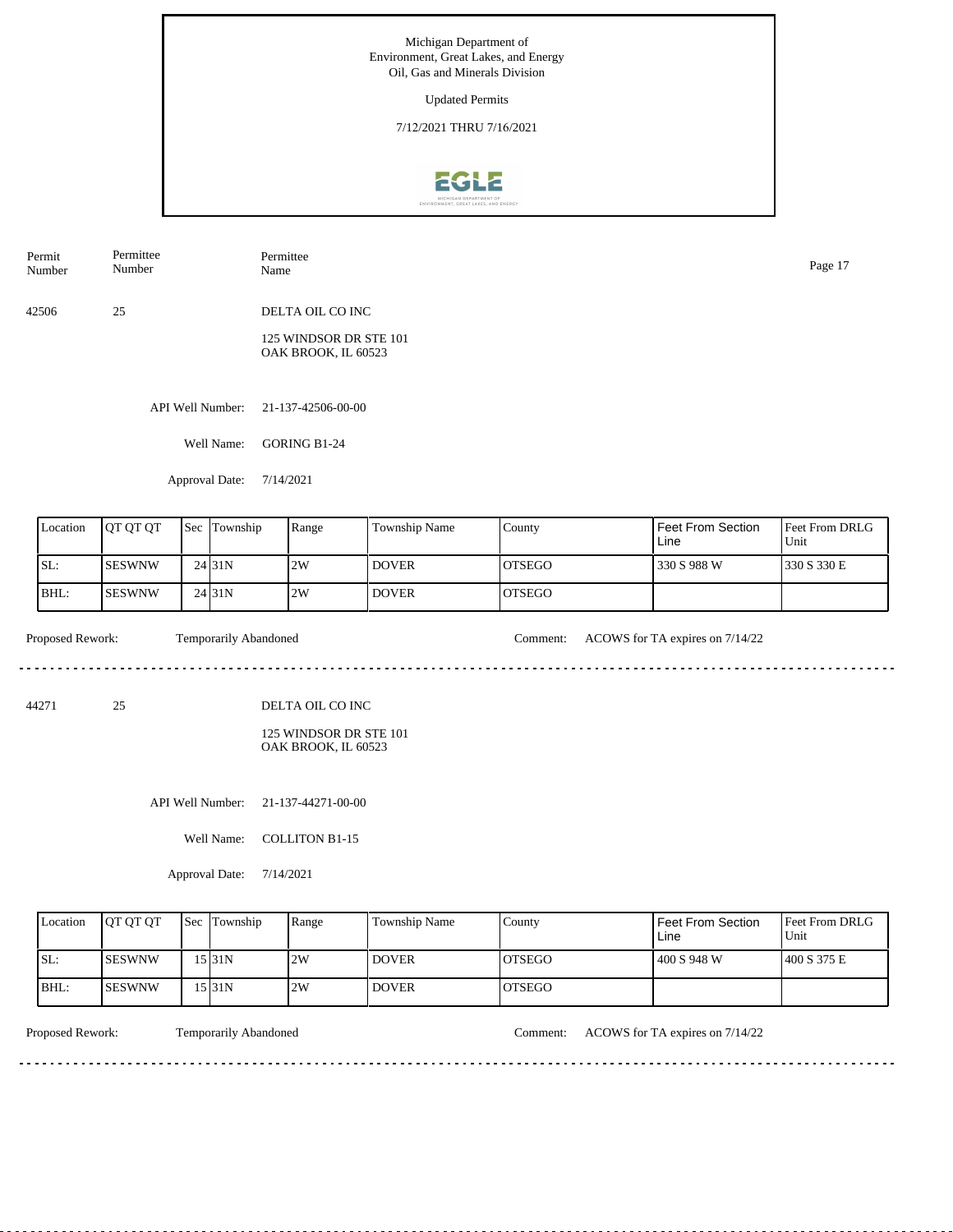Updated Permits

7/12/2021 THRU 7/16/2021



Permittee Permit Permittee Number Name Page 18 Number 44600 4738 COBRA OIL AND GAS **CORPORATION** 2201 KELL BOULEVARD PO BOX 8206 WICHITA FALLS, TX 76307-8206 API Well Number: 21-011-44600-00-00 Well Name: ARENAC EASTERN HIGH True Vertical Depth: 11673 SCHOOL & STATE TURNER 2-23 Approval Date: 2/4/2021 Feet From Section Location | QT QT QT | Sec | Township | Range | Township Name Township County Feet From DRLG Unit Line 1100 S 210 W SL: NWSWSE 23 20N 6E TURNER ARENAC BHL: NESWSW 23 20N 6E TURNER ARENAC 1203 S 1041 W 1203 S 1041 W Proposed Rework: ACOWS to Plugback Comment: ACOWS to clear out blockage in tubing, attempt to release ACOWS to Plugback Comment: packer at 10992', plugback above PDC perfs if packer release fails, and potentially perf F/ 8074' T/ 8120' in the A1 Carbonate. . . . . . . . . . . . 45494 25 DELTA OIL CO INC 125 WINDSOR DR STE 101 OAK BROOK, IL 60523 API Well Number: 21-137-45494-00-00 Well Name: SNOWDAY D1-22 Approval Date: 7/14/2021 Location | QT QT QT | Sec | Township | Range | Township Name Township County Feet From Section Feet From DRLG Unit Line SL: SESWSW 2W DOVER OTSEGO 540 S 914 W 540 S 398 E 22 31N BHL: SESWSW DOVER OTSEGO 22 31N 2W

. . . . . . . .

Proposed Rework: Temporarily Abandoned Comment: ACOWS for TA expires on 7/14/22

<u>. . . . . . . . . . . . . . . . .</u>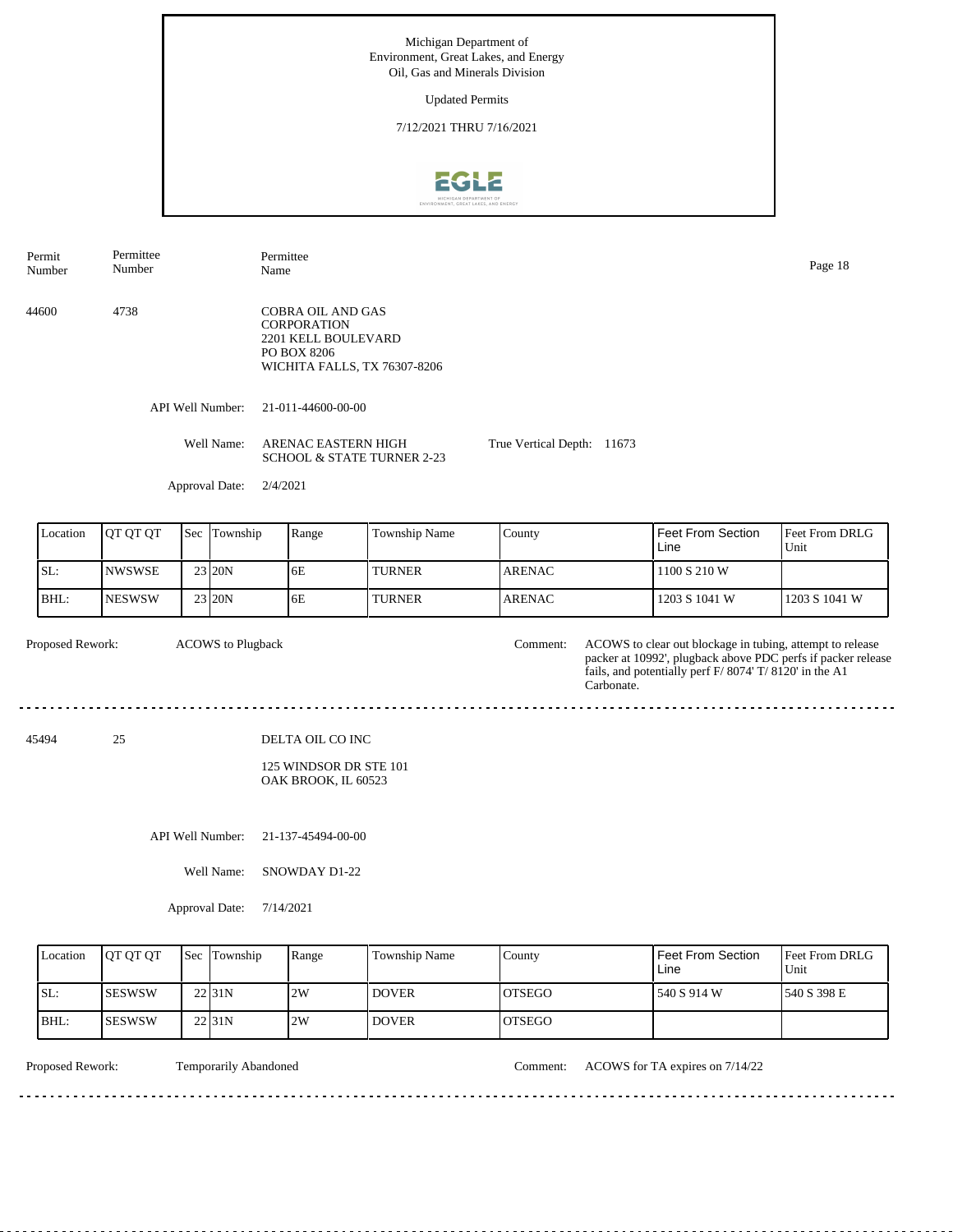Updated Permits

7/12/2021 THRU 7/16/2021



Permit Number Permittee Number Permittee

46449 25 DELTA OIL CO INC

> 125 WINDSOR DR STE 101 OAK BROOK, IL 60523

API Well Number: 21-137-46449-00-00

Well Name: STATE DOVER A1-25

Approval Date: 7/14/2021

| Location | <b>OT OT OT</b> | <b>Sec</b> | Township | Range | Township Name | County  | Feet From Section<br>Line | <b>Feet From DRLG</b><br>Unit |
|----------|-----------------|------------|----------|-------|---------------|---------|---------------------------|-------------------------------|
| SL:      | <b>ISWNWNW</b>  |            | 25 31 N  | 2W    | <b>DOVER</b>  | IOTSEGO | 1 900 N 587 W             | 1395 S 587 W                  |
| BHL:     | ISWNWNW         |            | 25 31N   | 2W    | <b>DOVER</b>  | IOTSEGO |                           |                               |

. . . . . . . .

Proposed Rework: Temporarily Abandoned Comment: ACOWS for TA expires on  $7/14/22$ 

61020 5320

SAVOY ENERGY LP 920 HASTINGS STREET, SUITE A PO BOX 1560 TRAVERSE CITY, MI 49685-1560

API Well Number: 21-137-61020-01-00

Well Name: HOWARD 2-35 HD1

Approval Date: 7/6/2021

| Location | <b>IOT OT OT</b>      | <b>Sec</b> Township | Range | <b>Township Name</b> | County         | Feet From Section<br>Line | <b>Feet From DRLG</b><br>Unit |
|----------|-----------------------|---------------------|-------|----------------------|----------------|---------------------------|-------------------------------|
| ISL:     | <b>INWNWSE</b>        | $35$ 32N            | 2W    | <b>CORWITH</b>       | IOTSEGO        | 2394 S 2300 E             |                               |
| IBHL:    | <i><b>ISWNWNW</b></i> | 36 32N              | 2W    | <b>CORWITH</b>       | <b>IOTSEGO</b> | 776 N 404 W               | 776 N 910 E                   |

True Vertical Depth: 4759

ACOWS to Continue Drilling - HDH

Proposed Rework: ACOWS to set CIBP and drill HD2 in the Niagaran expires 7/6/22 Comment:

Name Page 19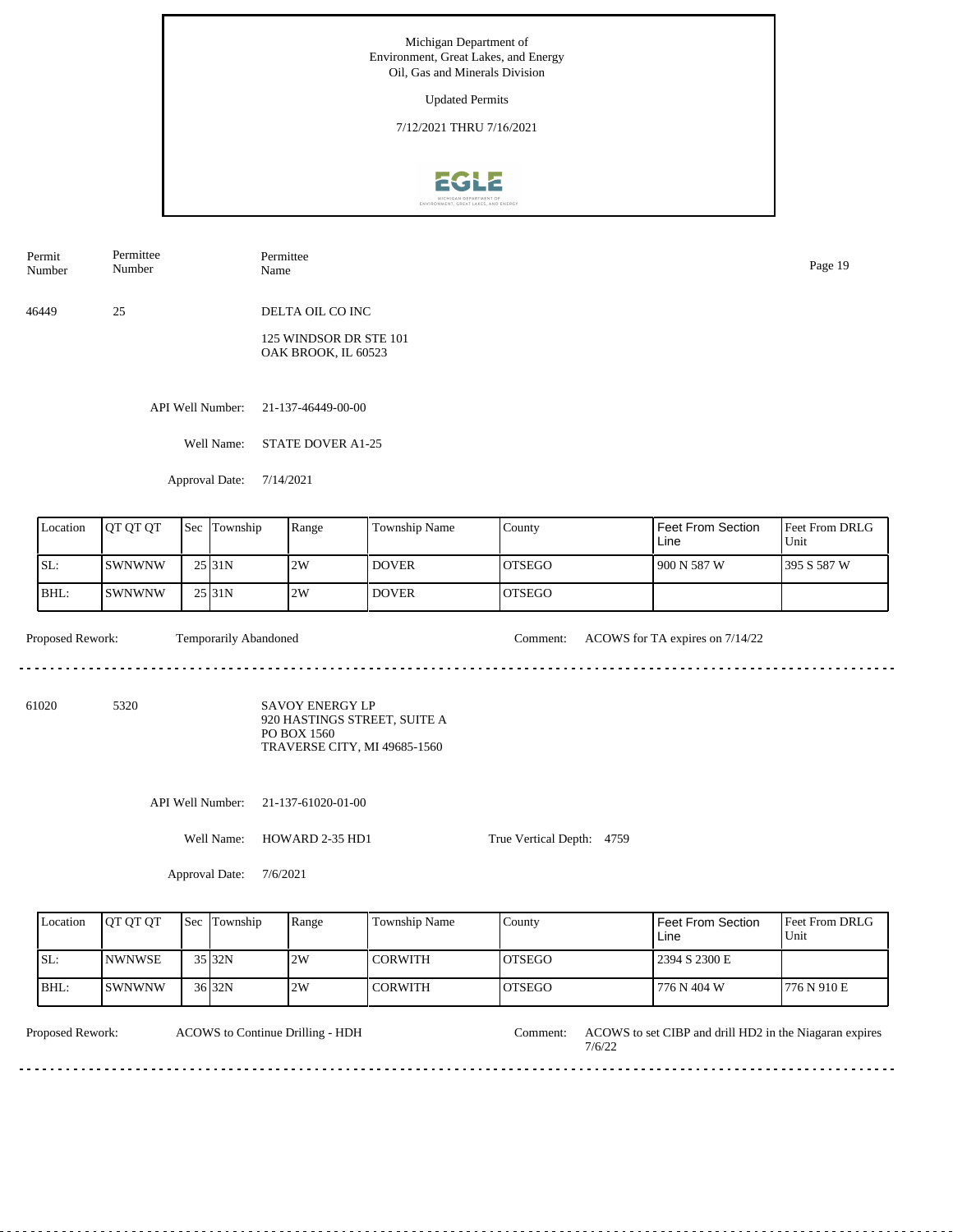Updated Permits

7/12/2021 THRU 7/16/2021



Permit Number Permittee Number

Permittee Name Page 20

61247 6366 MAVERICK EXPLORATION AND PRODUCTION INC

> 3301 VETERANS DR STE 107 TRAVERSE CITY, MI 49684

API Well Number: 21-055-32543-02-00

Well Name: CUNNINGHAM & STATE PARADISE 1-27A

True Vertical Depth: 6525

Approval Date: 6/28/2021

| Location | <b>JOT OT OT</b> | 'Sec | Township            | Range | <b>Township Name</b> | County                 | Feet From Section<br>Line | <b>IFeet From DRLG</b><br>Unit |
|----------|------------------|------|---------------------|-------|----------------------|------------------------|---------------------------|--------------------------------|
| SL:      | ISWNWSW          |      | 27 <sub>126</sub> N | 10W   | l PARADISE           | <b>IGRAND TRAVERSE</b> | 1966 S 240 W              |                                |
| BHL:     | ISWNWSW          |      | 27 <sub>126</sub> N | 10W   | <b>PARADISE</b>      | <b>IGRAND TRAVERSE</b> | 1956 S 280 W              | 1630 S 1041 E                  |

a a

Temporarily Abandoned

Proposed Rework: Temporarily Abandoned Comment: ACOWS for TA DENIED.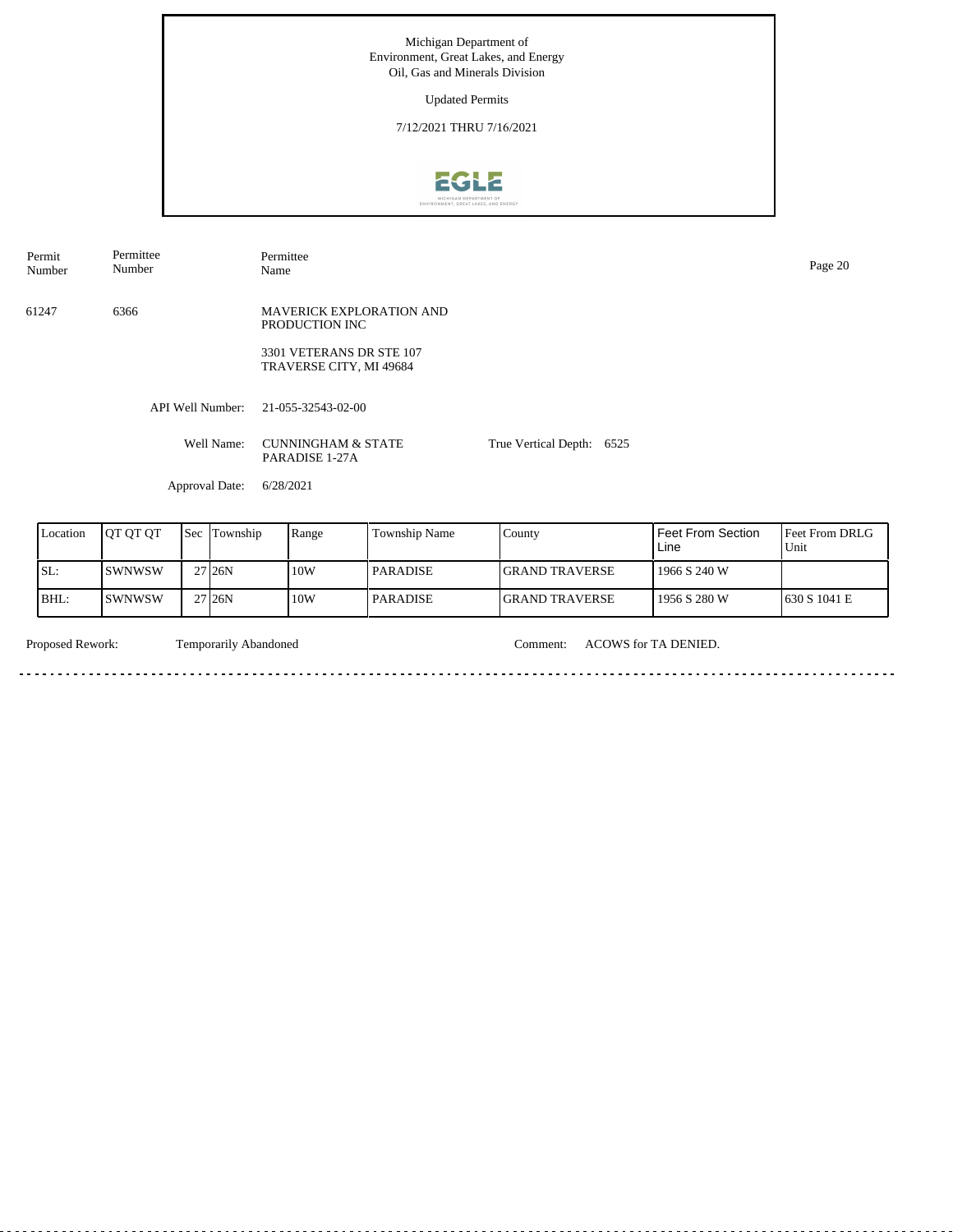Updated Permits

7/12/2021 THRU 7/16/2021



Permit Number Permittee Number Permittee Name Page 21

## **RECORD OF CHANGE OF WELL STATUS:**

| 11513 | 7772. | <b>LAMBDA ENERGY RESOURCES LLC</b> |
|-------|-------|------------------------------------|
|       |       | 12012 Wickchester<br>Suite 300     |
|       |       | Houston. TX 77079 USA              |

API Well Number: 21-113-11513-00-00

Well Name: HORNER, FRANK S TR 23

Change Date: 6/21/2021

| Location | <b>JOT OT OT</b> | <b>Sec</b> | Township  | Range | Township Name | County            | Feet From Section<br>Line | <b>Feet From DRLG</b><br>Unit |
|----------|------------------|------------|-----------|-------|---------------|-------------------|---------------------------|-------------------------------|
| SL:      | IS2SWSW          |            | '2 $124N$ | 5W    | NORWICH       | <b>IMISSAUKEE</b> | 330 S 660 W               | 4950 N 4620 E                 |
| IBHL:    | IS2SWSW          |            | 12 I 24 N | 5W    | NORWICH       | <b>MISSAUKEE</b>  |                           |                               |

Reworked to Oil Producing Well

Proposed Rework: Reworked to Oil Producing Well Comment: Reworked from WIW to Oil Producer; All injection equipment remain downhole; Injection line disconnected and plugged. Work conducted prior to final ACOWS approval.

11811 7772

LAMBDA ENERGY RESOURCES LLC 12012 Wickchester Suite 300 Houston, TX 77079 USA

API Well Number: 21-113-11811-00-00

Well Name: HORNER, FRANK S, TR 28

Change Date: 6/21/2021

| Location | <b>IOT OT OT</b> | <b>Sec</b> Township | Range | Township Name  | County            | <b>Feet From Section</b><br>Line | <b>Feet From DRLG</b><br>Unit |
|----------|------------------|---------------------|-------|----------------|-------------------|----------------------------------|-------------------------------|
| ISL:     | <b>IS2NENW</b>   | 13124N              | 15W   | <b>NORWICH</b> | <b>IMISSAUKEE</b> | 1990 N 660 E                     | 16270 N 7260 W                |
| BHL:     | <b>S2NENW</b>    | 13124N              | 15W   | <b>NORWICH</b> | <b>IMISSAUKEE</b> |                                  |                               |

Reworked to Oil Producing Well

Proposed Rework: Reworked to Oil Producing Well Comment: Reworked from WIW to Oil Producer; All injection equipment remain downhole; injection line disconnected and plugged. Work conducted prior to final ACOWS approval.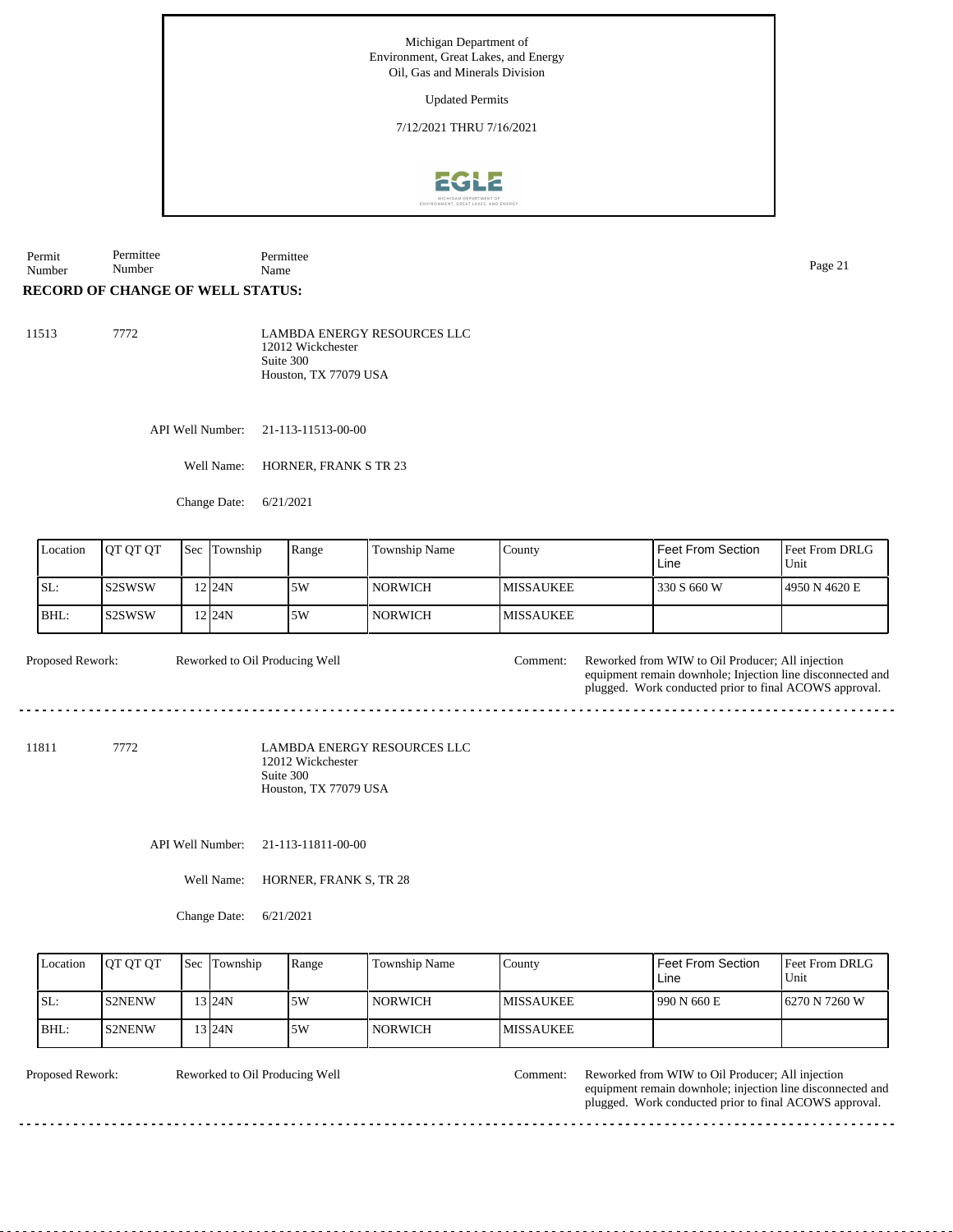Updated Permits

7/12/2021 THRU 7/16/2021



API Well Number: 21-113-12104-00-00 12104 7772 LAMBDA ENERGY RESOURCES LLC 12012 Wickchester Suite 300 Houston, TX 77079 USA Permit Number Permittee Number Permittee Page 22<br>Name Page 22

Well Name: HORNER, F S 31

Change Date: 6/21/2021

| Location | <b>IOT OT OT</b> | Sec | Township | Range | <b>Township Name</b> | Countv            | l Feet From Section<br>Line | <b>Feet From DRLG</b><br>Unit |
|----------|------------------|-----|----------|-------|----------------------|-------------------|-----------------------------|-------------------------------|
| SL:      | <b>S2NESE</b>    |     | 2124N    | 5W    | NORWICH              | IMISSAUKEE        | 1990 N 660 E                | 1990 N 660 E                  |
| BHL:     | <b>IS2NESE</b>   |     | 2124N    | 5W    | NORWICH              | <b>IMISSAUKEE</b> |                             |                               |

| Proposed Rework: | Reworked to Oil Producing Well | Comment: ! | Reworked from WIW to Oil Producer; All injection           |
|------------------|--------------------------------|------------|------------------------------------------------------------|
|                  |                                |            | equipment remain downhole; injection line disconnected and |
|                  |                                |            | plugged. Work conducted prior to final ACOWS approval.     |

14188 491

CONSUMERS ENERGY CO

1945 W PARNALL RD JACKSON, MI 49201

API Well Number: 21-035-14188-00-00

Well Name: MICHIGAN GAS STORAGE CO 392

Change Date: 6/1/2021

| Location | <b>OT OT OT</b> | <b>Sec</b> Township | Range | <b>Township Name</b> | County        | Feet From Section<br>Line | <b>IFeet From DRLG</b><br>Unit |
|----------|-----------------|---------------------|-------|----------------------|---------------|---------------------------|--------------------------------|
| ISL:     | <b>ICNSWSW</b>  | 6 20N               | .5W   | l summerfield-       | <b>ICLARE</b> | 1 660 S 660 W             |                                |
| BHL:     | <b>ICNSWSW</b>  | 6 <sub>20N</sub>    | 5W    | l summerfield        | <b>ICLARE</b> |                           |                                |

 $\frac{1}{2}$ 

 $\cdots$ 

 $- - - -$ 

. . . . . .

Reworked to Underreamed Open Hole

Proposed Rework: Reworked to Underreamed Open Hole Comment: Reworked to clean well, log, underream, and return well to service;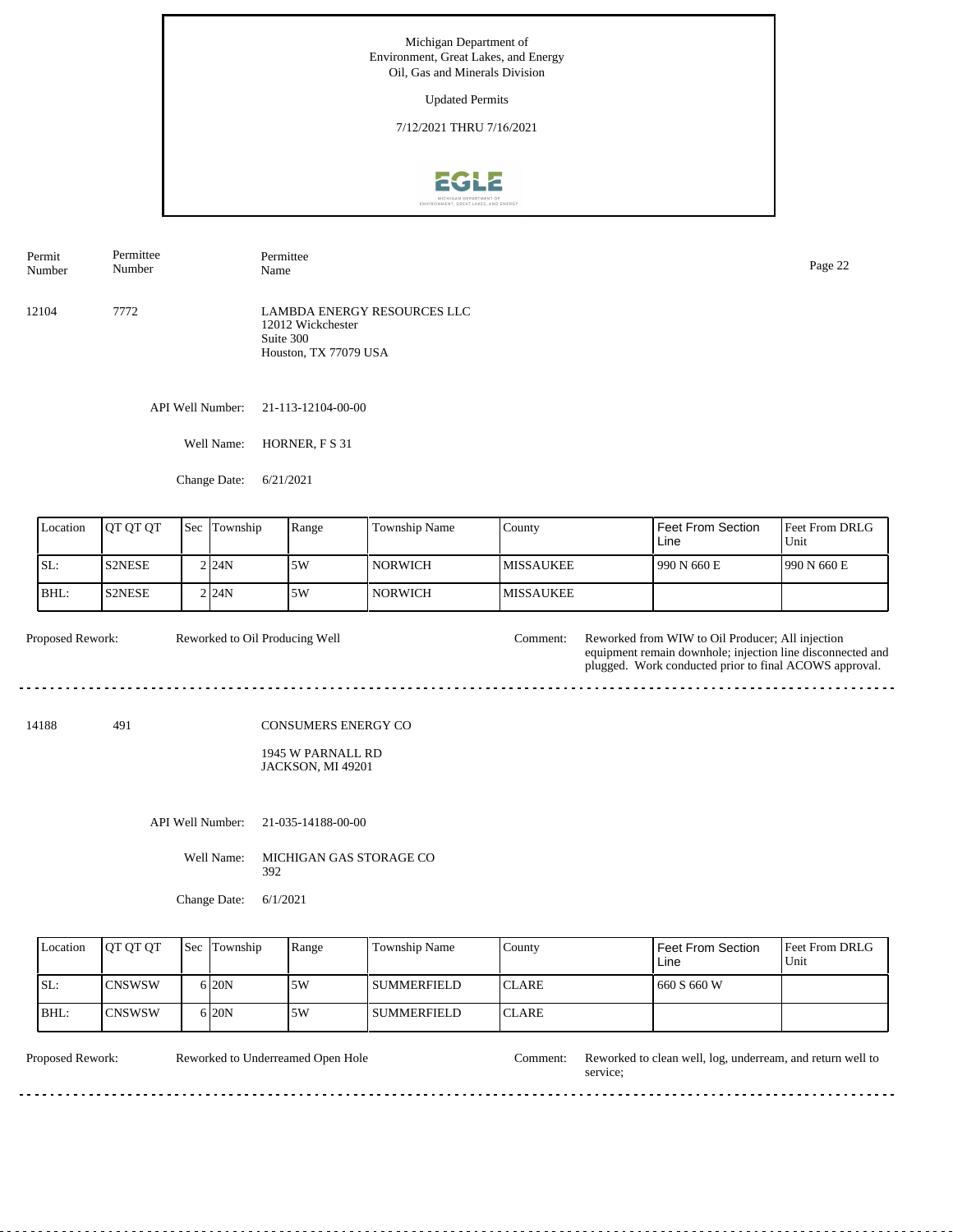Updated Permits

7/12/2021 THRU 7/16/2021



Permit Number Permittee Number

Permittee Page 23<br>Name Page 23

15259 491 CONSUMERS ENERGY CO

> 1945 W PARNALL RD JACKSON, MI 49201

API Well Number: 21-113-15259-00-00

Well Name: MICHIGAN GAS STORAGE COMPANY 440

Change Date: 6/8/2021

| Location | <b>IOT OT OT</b> | 'Sec | Township            | Range | Township Name | County            | <b>Feet From Section</b><br>Line | <b>Feet From DRLG</b><br>Unit |
|----------|------------------|------|---------------------|-------|---------------|-------------------|----------------------------------|-------------------------------|
| SL:      | ICNSESW          |      | $35$ <sub>21N</sub> | 16W   | I CLAM UNION  | <b>IMISSAUKEE</b> | 660 S 660 E                      |                               |
| BHL:     | ICNSESW          |      | $35$ <sub>21N</sub> | 16W   | l CLAM UNION  | <b>IMISSAUKEE</b> |                                  |                               |

Proposed Rework: Reworked to clean well, log, underrem, and return well to service; Reworked to Underreamed Open Hole

15615 7772

LAMBDA ENERGY RESOURCES LLC 12012 Wickchester Suite 300 Houston, TX 77079 USA

API Well Number: 21-113-15615-00-00

Well Name: HORNER, F S E 2

Change Date: 6/21/2021

| Location | <b>OT OT OT</b> | <b>Sec</b> Township | Range | Township Name     | County            | <b>Feet From Section</b><br>Line | <b>IFeet From DRLG</b><br>Unit |
|----------|-----------------|---------------------|-------|-------------------|-------------------|----------------------------------|--------------------------------|
| ISL:     | IS2NENW         | 1 23N               | 15W   | <b>ENTERPRISE</b> | <b>IMISSAUKEE</b> | 990 N 660 E                      | 330 S 660 W                    |
| BHL:     | <b>S2NENW</b>   | 1 23N               | 5W    | <b>ENTERPRISE</b> | <b>IMISSAUKEE</b> |                                  |                                |

Reworked to Oil Producing Well

Proposed Rework: Reworked to Oil Producing Well Comment: Reworked from WIW to Oil Producer; All injection equipment remain downhole; Injection line disconnected and plugged.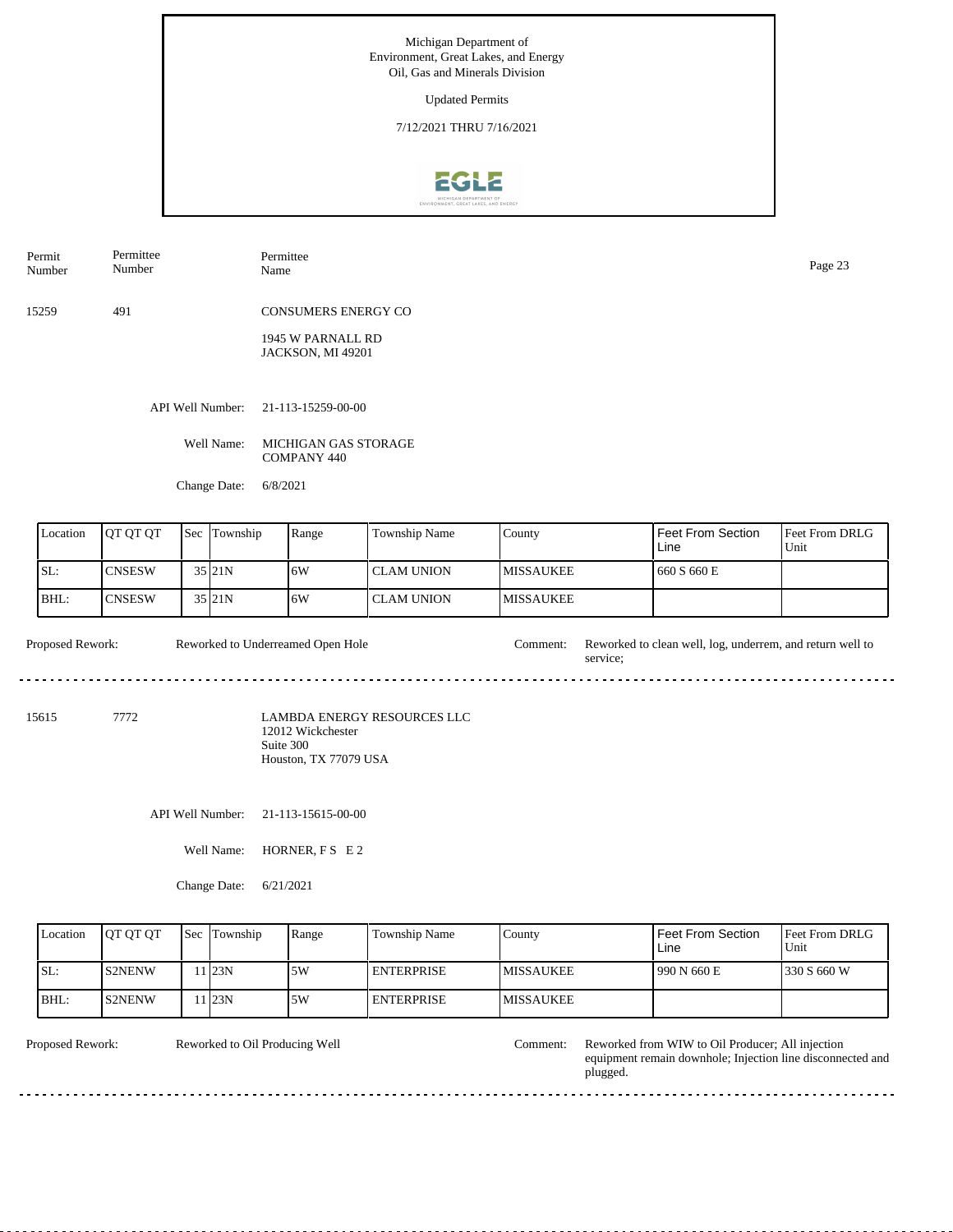Updated Permits

7/12/2021 THRU 7/16/2021



API Well Number: 21-113-15835-00-00 15835 7772 LAMBDA ENERGY RESOURCES LLC 12012 Wickchester Suite 300 Houston, TX 77079 USA Permit Number Permittee Number Permittee Name Page 24

Well Name: HORNER, F S 42

Change Date: 6/21/2021

| Location | IQT QT QT      | <b>Sec</b> | Township            | Range | Township Name  | County            | l Feet From Section<br>Line | <b>Feet From DRLG</b><br>Unit |
|----------|----------------|------------|---------------------|-------|----------------|-------------------|-----------------------------|-------------------------------|
| SL:      | <b>IS2SENE</b> |            | 10 I24N             | 5W    | <b>NORWICH</b> | IMISSAUKEE        | 330 S 660 E                 | 330 S 4620 W                  |
| BHL:     | <b>S2SENE</b>  |            | $10$ <sub>24N</sub> | 5W    | <b>NORWICH</b> | <b>IMISSAUKEE</b> |                             |                               |

| <b>Proposed Rework:</b> | Reworked to Oil Producing Well | :\omment: | Reworked from WIW to Oil Producer: All injection                       |
|-------------------------|--------------------------------|-----------|------------------------------------------------------------------------|
|                         |                                |           | equipment remain downhole; Injection line disconnected and<br>plugged. |
|                         |                                |           |                                                                        |

<u> - - - - - - - - -</u>

16823 7772

LAMBDA ENERGY RESOURCES LLC 12012 Wickchester Suite 300 Houston, TX 77079 USA

API Well Number: 21-113-16823-00-00

Well Name: HORNER F S 52

Change Date: 6/21/2021

| Location | <b>IOT OT OT</b> | <b>Sec Township</b> | Range | Township Name  | County            | <b>Feet From Section</b><br>Line | <b>Feet From DRLG</b><br>Unit |
|----------|------------------|---------------------|-------|----------------|-------------------|----------------------------------|-------------------------------|
| ISL:     | IS2NWSW          | 1 24N               | 15W   | <b>NORWICH</b> | <b>IMISSAUKEE</b> | 990 N 660 W                      |                               |
| BHL:     | IS2NWSW          | 1 24N               | .5W   | <b>NORWICH</b> | <b>IMISSAUKEE</b> |                                  |                               |

Reworked to Oil Producing Well

 $- - -$ 

 $- - - - - -$ 

Proposed Rework: Reworked to Oil Producing Well Comment: Reworked from WIW to Oil Producer; All injection equipment remain downhole; Injection line disconnected and plugged.

 $- - -$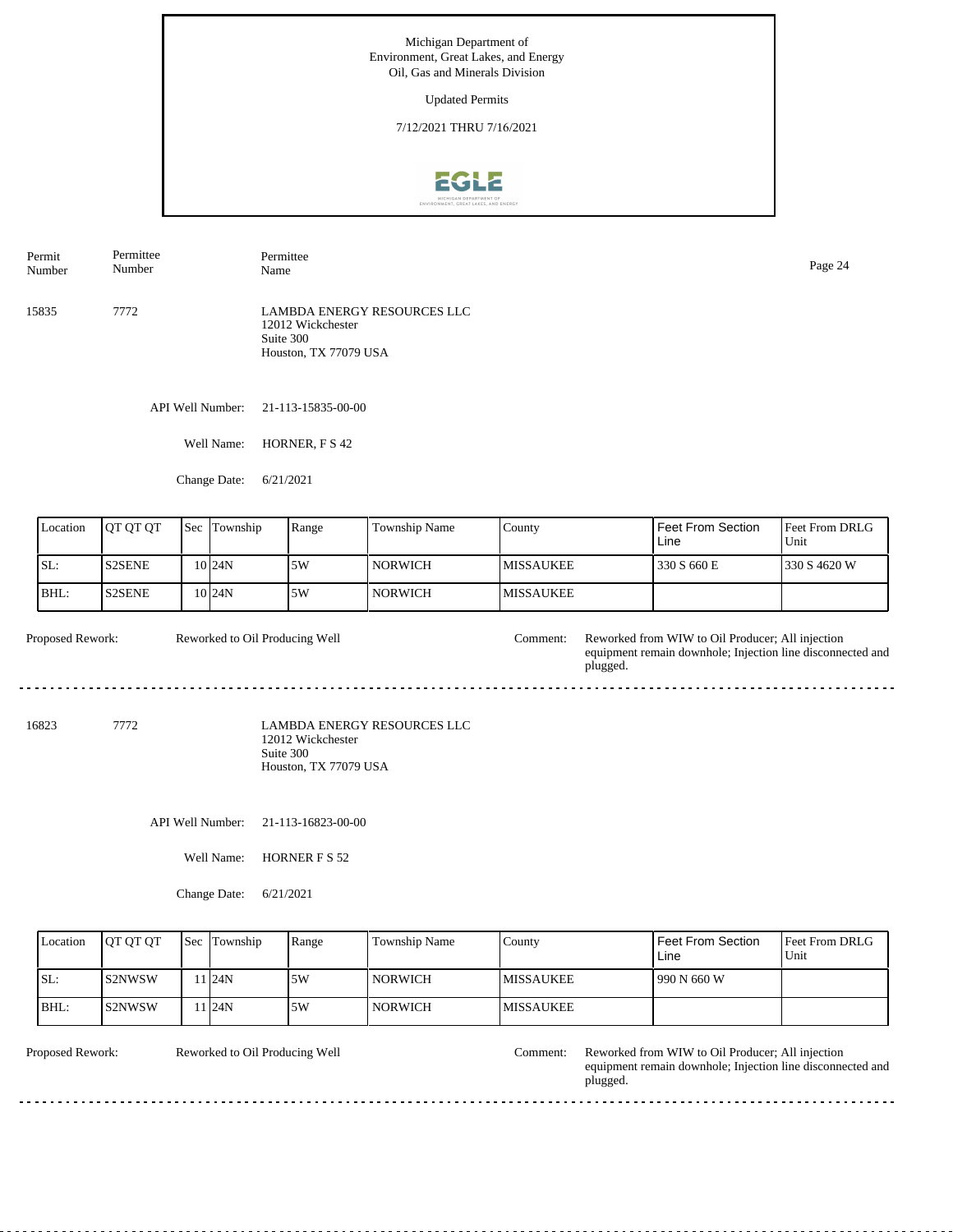Updated Permits

7/12/2021 THRU 7/16/2021



17374 7772 LAMBDA ENERGY RESOURCES LLC 12012 Wickchester Suite 300 Houston, TX 77079 USA Permit Number Permittee Number Permittee Name Page 25

API Well Number: 21-113-17374-00-00

Well Name: STATE NORWICH E 1

Change Date: 6/21/2021

| Location         | OT OT OT | Sec | Township         | Range                                                   | Township Name                      | County           | <b>Feet From Section</b><br>Line                                                                                                                                         | Feet From DRLG<br>Unit |
|------------------|----------|-----|------------------|---------------------------------------------------------|------------------------------------|------------------|--------------------------------------------------------------------------------------------------------------------------------------------------------------------------|------------------------|
| SL:              | S2NWSE   |     | 13 24N           | 5W                                                      | <b>NORWICH</b>                     | <b>MISSAUKEE</b> | 990 N 660 W                                                                                                                                                              | 330 S 660 W            |
| BHL:             | S2NWSE   |     | 13 24N           | 5W                                                      | <b>NORWICH</b>                     | <b>MISSAUKEE</b> |                                                                                                                                                                          |                        |
| Proposed Rework: |          |     |                  | Reworked to Oil Producing Well                          |                                    | Comment:         | Reworked from WIW to Oil Producer; All injection<br>equipment remain downhole; Injection line disconnected and<br>plugged. Work conducted prior to final ACOWS approval. |                        |
| 17551            | 7772     |     |                  | 12012 Wickchester<br>Suite 300<br>Houston, TX 77079 USA | <b>LAMBDA ENERGY RESOURCES LLC</b> |                  |                                                                                                                                                                          |                        |
|                  |          |     | API Well Number: | 21-113-17551-00-00                                      |                                    |                  |                                                                                                                                                                          |                        |
|                  |          |     | Well Name:       | HORNER, F S 57                                          |                                    |                  |                                                                                                                                                                          |                        |

Change Date: 6/21/2021

| Location | <b>IOT OT OT</b> | <b>Sec</b> Township | Range | Township Name  | County            | Feet From Section<br>Line | Feet From DRLG<br>Unit |
|----------|------------------|---------------------|-------|----------------|-------------------|---------------------------|------------------------|
| SL:      | <b>S2NWNE</b>    | 1 24N               | .5W   | <b>NORWICH</b> | IMISSAUKEE        | 990 N 660 W               | 13630 N 4620 E         |
| BHL:     | IS2NWNE          | 1 24N               | .5W   | <b>NORWICH</b> | <b>IMISSAUKEE</b> |                           |                        |

 $\overline{a}$ 

Reworked to Oil Producing Well

 $\sim$   $\sim$ 

 $\overline{a}$ 

Proposed Rework: Reworked to Oil Producing Well Comment: Reworked from WIW to Oil Producer; All injection equipment remain downhole; Injection line disconnected and plugged.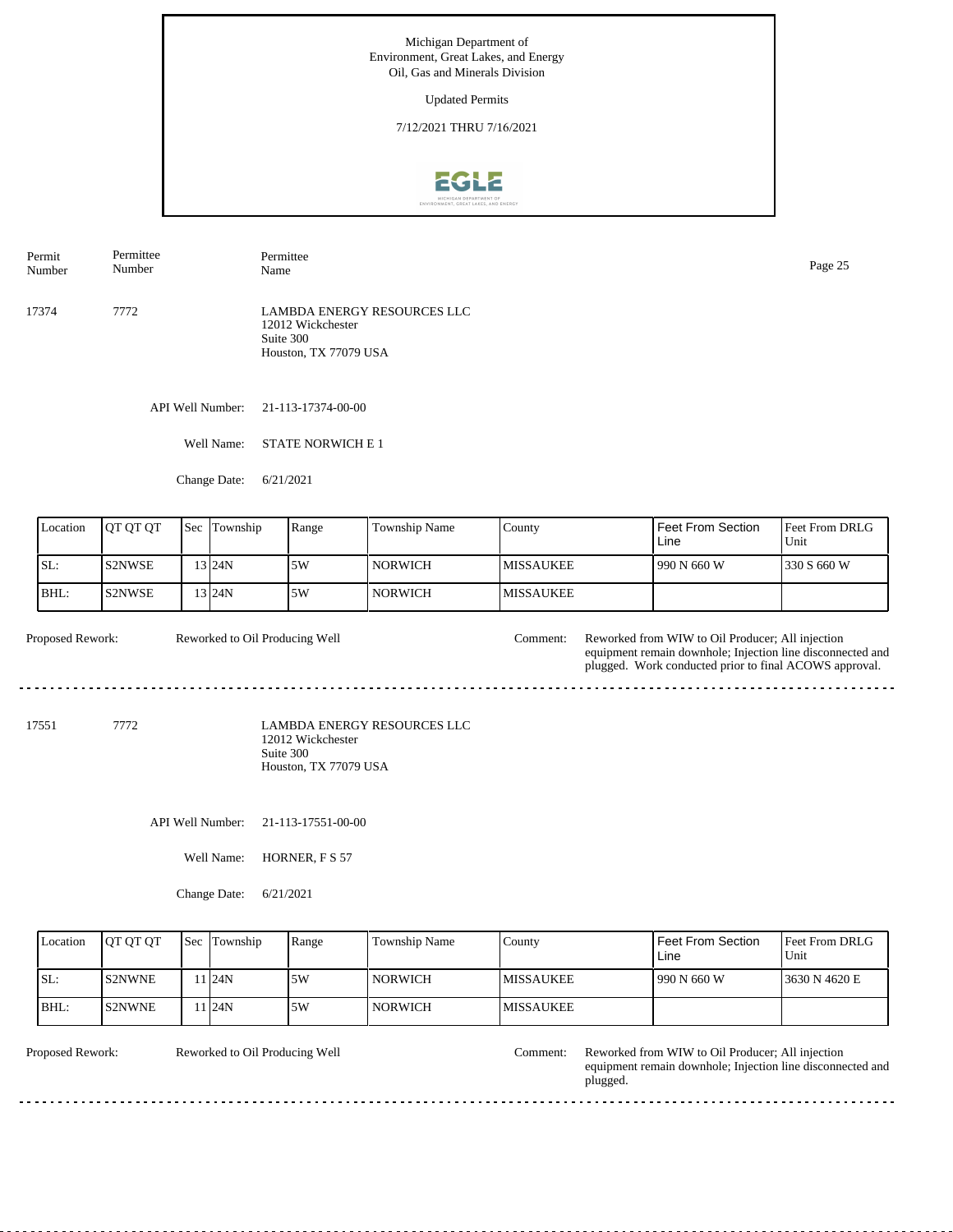Updated Permits

7/12/2021 THRU 7/16/2021



API Well Number: 21-113-17638-00-00 17638 7772 LAMBDA ENERGY RESOURCES LLC 12012 Wickchester Suite 300 Houston, TX 77079 USA Permit Number Permittee Number Permittee Name Page 26

Well Name: HORNER, F S 58

Change Date: 6/21/2021

| Location | OT OT OT | 'Sec | Township         | Range | Township Name | County            | l Feet From Section<br>Line | <b>Feet From DRLG</b><br>Unit |
|----------|----------|------|------------------|-------|---------------|-------------------|-----------------------------|-------------------------------|
| SL:      | IS2SWNW  |      | 1 24N            | 5W    | NORWICH       | <b>IMISSAUKEE</b> | 330 S 660 W                 | 14950 N 5940 W                |
| BHL:     | IS2SWNW  |      | 1 <sub>24N</sub> | 5W    | NORWICH       | <b>IMISSAUKEE</b> |                             |                               |

| <b>Proposed Rework:</b> | Reworked to Oil Producing Well | `omment: | Reworked from WIW to Oil Producer: All injection                       |
|-------------------------|--------------------------------|----------|------------------------------------------------------------------------|
|                         |                                |          | equipment remain downhole; Injection line disconnected and<br>plugged. |
|                         |                                |          |                                                                        |

<u>. . . . . . . .</u>

18229 7772

LAMBDA ENERGY RESOURCES LLC 12012 Wickchester Suite 300 Houston, TX 77079 USA

API Well Number: 21-113-18229-00-00

Well Name: HORNER, F S 68

Change Date: 6/21/2021

| Location | <b>IOT OT OT</b> | <b>Sec</b> Township | Range | Township Name  | County            | <b>Feet From Section</b><br>Line | <b>Feet From DRLG</b><br>Unit |
|----------|------------------|---------------------|-------|----------------|-------------------|----------------------------------|-------------------------------|
| ISL:     | IS2NWNW          | 14 24 N             | 15W   | <b>NORWICH</b> | <b>IMISSAUKEE</b> | 990 N 660 W                      | 18910 N 660 W                 |
| BHL:     | IS2NWNW          | 14 24N              | 15W   | <b>NORWICH</b> | <b>IMISSAUKEE</b> |                                  |                               |

Reworked to Oil Producing Well

 $- - - - - -$ 

Proposed Rework: Reworked to Oil Producing Well Comment: Reworked from WIW to Oil Producer; All injection equipment remain downhole; Injection line disconnected and plugged.

 $- - -$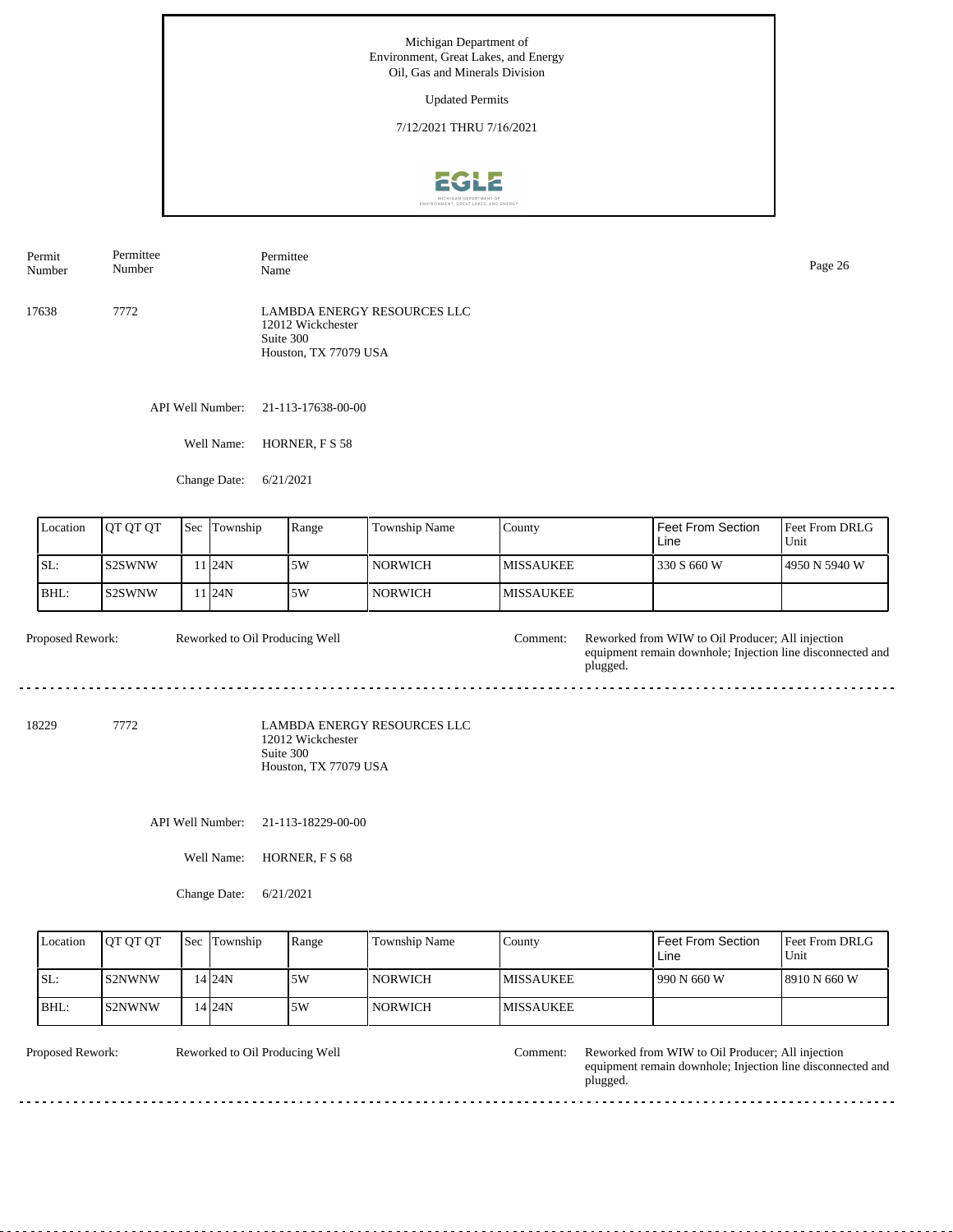Updated Permits

7/12/2021 THRU 7/16/2021



API Well Number: 21-137-41801-01-00 Well Name: EL MAC HILLS 1-18A Change Date: 5/12/2021 True Vertical Depth: 5541 61197 6310 Feet From DRLG Feet From Section County Location | QT QT QT | Sec | Township | Range | Township Name Sec Township Range CORE ENERGY LLC 1011 NOTEWARE DRIVE TRAVERSE CITY, MI 49686 Permit Number Permittee Number Permittee Name Page 27

| Location | <b>IOT OT OT</b> | <b>Sec Township</b> | Range | <b>Township Name</b> | County         | <b>Feet From Section</b><br>Line | <b>Feet From DRLG</b><br>Unit |
|----------|------------------|---------------------|-------|----------------------|----------------|----------------------------------|-------------------------------|
| SL:      | <b>ISWSWSE</b>   | 18 I 31 N           | 1W    | I CHARLTON           | IOTSEGO        | 453 S 2174 E                     |                               |
| BHL:     | ISWSWSE          | 18 I 31 N           | 1W    | I CHARLTON           | <b>IOTSEGO</b> | 484 S 2234 E                     | 1799 S 1726 W                 |

Proposed Rework: Reworked to Perforate & Test Current Formation Comment: Reworked to perf, stimulate, and test the Niagaran F/ 5292' T/ Reworked to Perforate & Test Current Formation Comment: 5302'